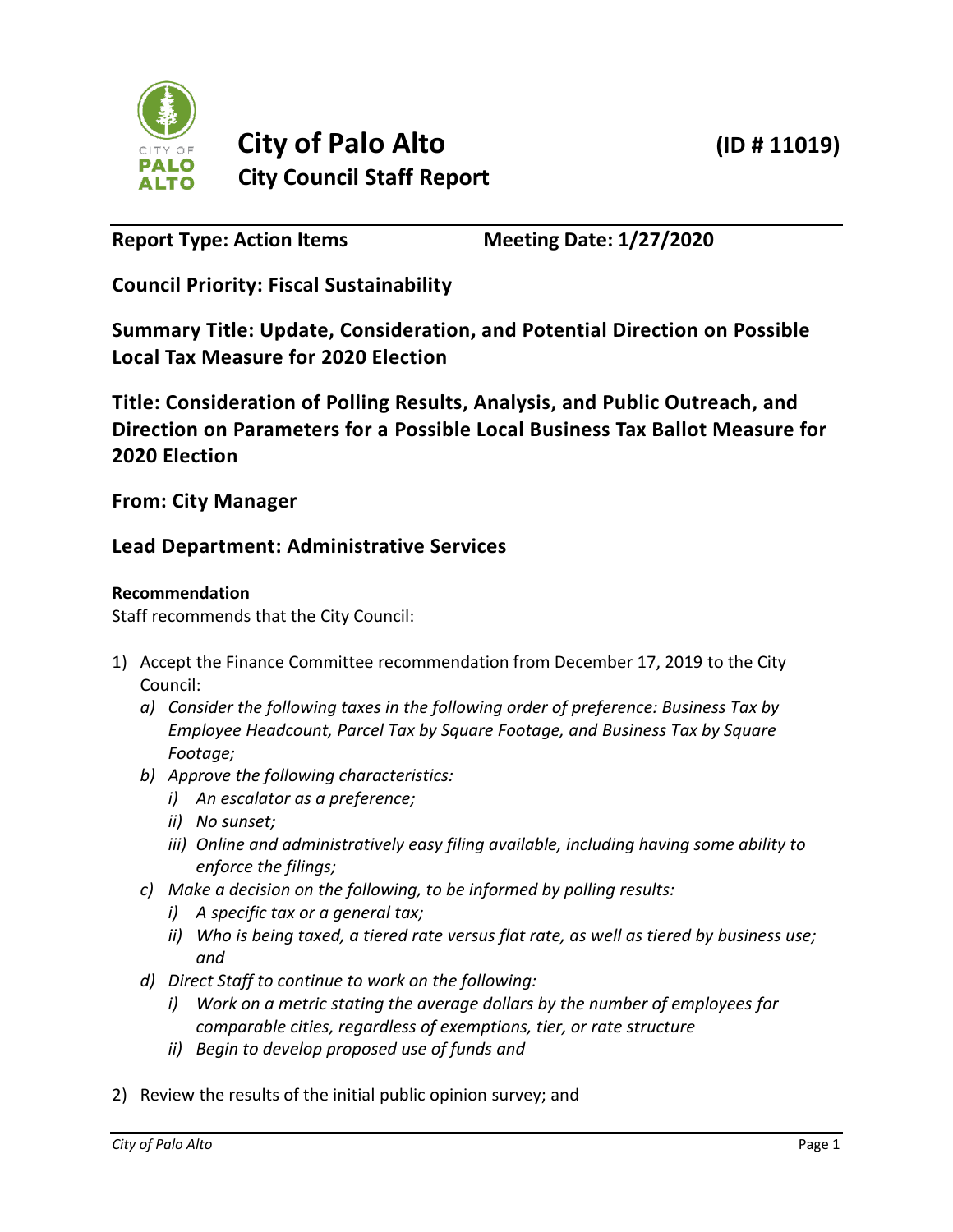- 3) Provide direction to staff on next steps in developing a potential local tax ballot measure including, but not limited to:
	- a) Tax type and metric (e.g. business tax by employee count);
	- b) Target magnitude of estimated new revenue to be raised by a tax; and
	- c) Inclusion of different tiers and/or exemptions and desired characteristics of each

## **Executive Summary**

This report continues work on the 2019 Fiscal Sustainability Council priority by further exploring a revenue generating local tax ballot measure. The ballot measure work plan is spread across three tracks that continuously interact with each other throughout this process: 1) modeling and analysis, 2) polling, and 3) stakeholder engagement. The City administration has iteratively engaged both the City Council and the Finance Committee throughout the process for the past eight months and will continue this work throughout the rest of this process. This report provides an update to date across each of these three tracks, outlines recommended direction from the Finance Committee at its December 17, 2019 meeting and seeks further direction from the City Council on next steps in developing a potential local tax ballot measure.

On December 17, 2019, the Finance Committee reviewed the third report [\(CMR 10655](https://www.cityofpaloalto.org/civicax/filebank/documents/74437) ) in a series which discuss the modeling and analysis component of the ballot measure work plan. The action minutes for that meeting can be found online [here.](https://www.cityofpaloalto.org/civicax/filebank/blobdload.aspx?t=70433.14&BlobID=74823) The PowerPoint presentation made as part of that discussion can be found online [here.](https://www.cityofpaloalto.org/civicax/filebank/blobdload.aspx?t=44707.88&BlobID=74754)

On December 2, 2019 the City Council provided feedback on the first round of polling, specifically regarding the polling questions and what would be measured. This was further discussed at the December 17, 2019 Finance Committee meeting in conjunction with [CMR](https://www.cityofpaloalto.org/civicax/filebank/documents/74437)  [10655.](https://www.cityofpaloalto.org/civicax/filebank/documents/74437) This report transmits the preliminary results from the first round of polling which incorporated City Council's feedback. A top-line summary of the round one polling results is included in Attachment A and a full set of presentation slides will be presented on January 27 when the City Council discusses this item.

A verbal update on the stakeholder engagement work will also be provided at the meeting on January 27. The remaining timeline for these different elements is discussed later in the timeline section of this report.

Attachment B details all Staff Reports to the Finance Committee and City Council that have been issued to date in regard to a potential local tax ballot measure.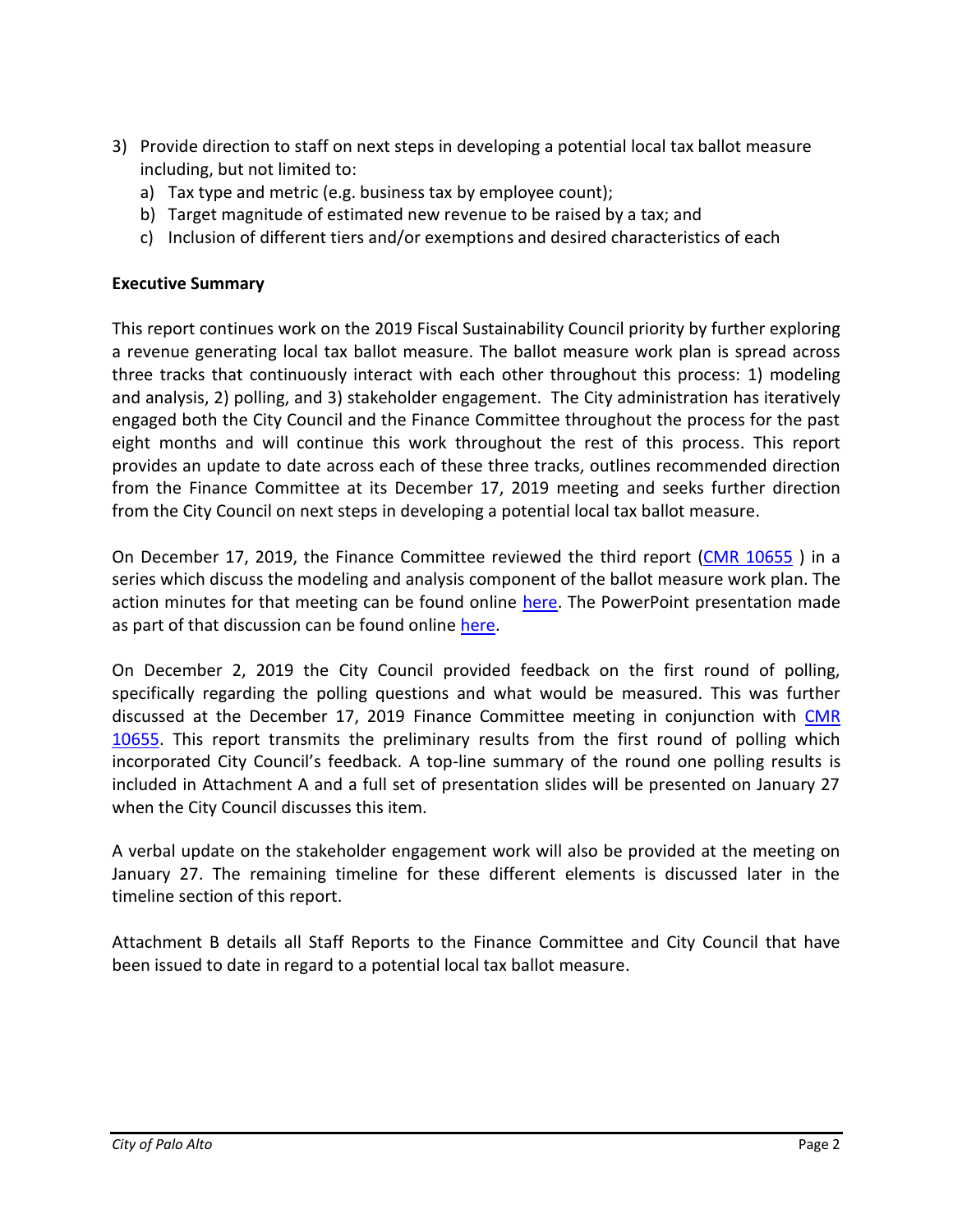## **Discussion**

### Modeling and Analysis Update

The Finance Committee discussion on December 17, 2019 focused on narrowing a recommendation to the full City Council regarding the methodology for a business tax and concurring on certain desired elements. As described in the recommended motion at the beginning of this report, the Finance Committee reached consensus on the desirability of the different methodologies. The Finance Committee ranked the options in the following order:

- 1. Employee Headcount Tax
- 2. Parcel Tax (assessed via property tax roll)
- 3. Parcel Tax (assessed based on square footage)

The Finance Committee also reached agreement on a few provisions related to the implementation of a business tax, which are also included in the recommendation at the beginning of this report. The Committee recommended that the ballot measure include a yearover-year escalator, that there be no sunset on the tax, and that the implementation of the tax should minimize the administrative burden on the business that is paying it, including the ability to pay it online. The Finance Committee also recommended that some enforcement provisions be included in the tax.

The Finance Committee agreed that the decision on whether the business tax should be a special tax (requiring a  $2/3^{rd}$  majority to pass) or a general tax (requiring a 50% +1 majority to pass) should be informed by recent polling. These items are discussed later in this report in the Polling Update section, and poll results are included in Attachment A.

The Finance Committee requested that staff work on a metric that calculates the average dollars by the number of employees, regardless of exemptions, or tiers, or whatever the rate structure may be.

The City has begun work on this request to provide the average dollars by the number of employees. A preliminary calculation of this is in the table below. It should be noted that the number of employees comes from a dataset that contained projections from the Association of Bay Area Governments (ABAG). They are provided below only to show an "apples to apples" comparison of the different business tax revenues among the different jurisdictions.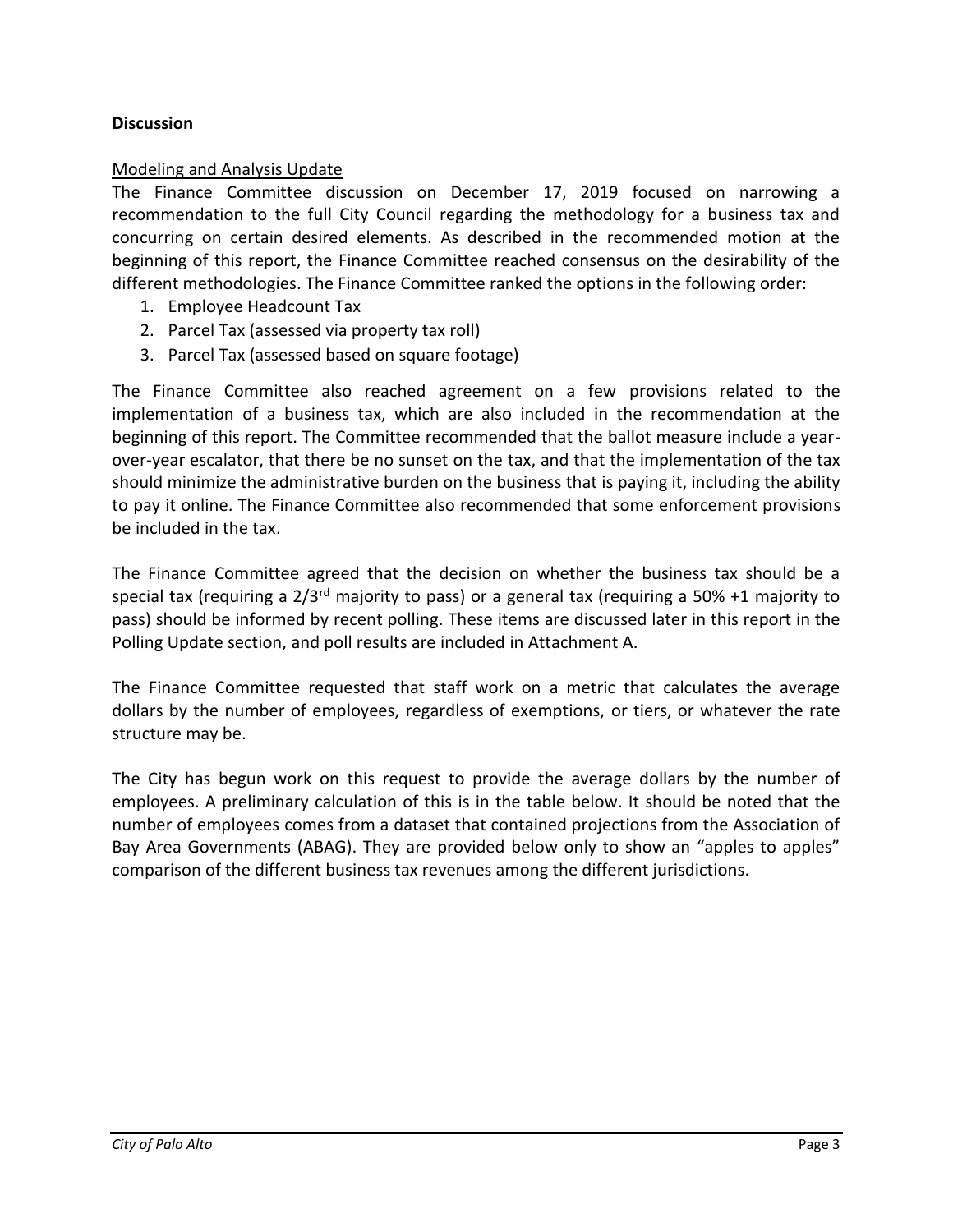| <b>Actual Business</b><br>License<br><b>Revenue</b> | <b>BLT Revenue</b><br>as % of Total<br><b>General Fund</b><br><b>Revenue</b> | Projected<br><b>Total</b><br><b>Employment</b><br>in City | <b>Business</b><br>License Tax<br>Per<br><b>Employee</b> | Total<br>Number of<br><b>Businesses</b> |                                  | <b>Business</b><br>License Tax<br><b>Revenue Per</b><br><b>Business</b>             |
|-----------------------------------------------------|------------------------------------------------------------------------------|-----------------------------------------------------------|----------------------------------------------------------|-----------------------------------------|----------------------------------|-------------------------------------------------------------------------------------|
| \$876,000                                           | 1%                                                                           | 27,515                                                    | \$32                                                     |                                         | \$                               | 231                                                                                 |
| \$1,175,000                                         | 4%                                                                           | 5,185                                                     | \$227                                                    | 1,527                                   | \$                               | 769                                                                                 |
| \$6,000,000                                         | 4%                                                                           | 58,860                                                    | \$102                                                    |                                         | \$                               | 1,622                                                                               |
| \$2,628,000                                         | 2%                                                                           | 69,460                                                    | \$38                                                     |                                         | \$                               | 419                                                                                 |
| \$820,000,000                                       | 9%                                                                           | 748,230                                                   | \$1,096                                                  |                                         | \$                               | 7,996                                                                               |
| \$72,200,000                                        | 6%                                                                           | 457,075                                                   | \$158                                                    |                                         | \$                               | 1,245                                                                               |
| \$5,940,000                                         | 5%                                                                           | 60,305                                                    | \$98                                                     |                                         | \$                               | 793                                                                                 |
| \$915,000                                           | 0.5%                                                                         | 136,980                                                   | \$7                                                      |                                         | \$                               | 70                                                                                  |
| \$1,840,000                                         | 1%                                                                           | 87,085                                                    | \$21                                                     |                                         | \$                               | 234                                                                                 |
| \$2,850,000                                         | 10%                                                                          | 5,185                                                     | \$550                                                    |                                         | \$                               | 1,866                                                                               |
| San Francisco (A)<br>\$1,120,000,000                | 12%                                                                          | 748,230                                                   | \$1,497                                                  |                                         | \$                               | 10,921                                                                              |
| \$2,320,000                                         | $1\%$                                                                        | 126,305                                                   | \$18                                                     |                                         | \$                               | 557                                                                                 |
| \$11,600,000                                        | 5%                                                                           | 126,305                                                   | \$92                                                     |                                         | \$                               | 2,784                                                                               |
| \$23,200,000                                        | 10%                                                                          | 126,305                                                   | \$184                                                    |                                         | \$                               | 5,568                                                                               |
|                                                     |                                                                              |                                                           |                                                          |                                         | 3,800<br>6,275<br>4,167<br>4,167 | 3,700<br>102,556<br>58,000<br>7,486<br>13,000<br>7,875<br>1,527<br>102,556<br>4,167 |

## *Figure 1: Average Business License Tax (BLT) / Business Tax Revenue by City*

*Palo Alto shown at 1%, 5%, and 10% of General Fund as discussed with FC on 12/17*

(A) - East Palo Alto and San Francisco restated to include \$1.675 million of Measure HH (Commercial Office Space Parcel Tax) revenue and \$300 million of Proposition C (Additional Business Taxes to Fund Homeless Services) revenue, respectively.

NOTES: Employment data from projections developed by Association of Bay Area Governments. Number of businesses and revenue amounts from survey of communities' business license offices except for City of Palo Alto, which was taken from EDD Data on number of firms.

Staff has engaged the state Employment Development Department (EDD) for their authoritative data set that shows the total annual number of jobs per jurisdiction as of 2018. This is the same data source that was previously provided in consultant reports for both employee head count and payroll information for modeling purposes. This request is considered a "custom" data request and EDD will charge the City for the production of that data. Staff will transmit the refined calculation with employee numbers generated by the authoritative EDD data set as soon as administratively feasible. To the extent that EDD employment data differs from the ABAG projections used in Figure 1 above, the business license tax per employee figures will change accordingly.

The Finance Committee also requested that the polling be used to inform who is being taxed (whether it is a property owner or a business), whether the tax should be tiered or a flat rate,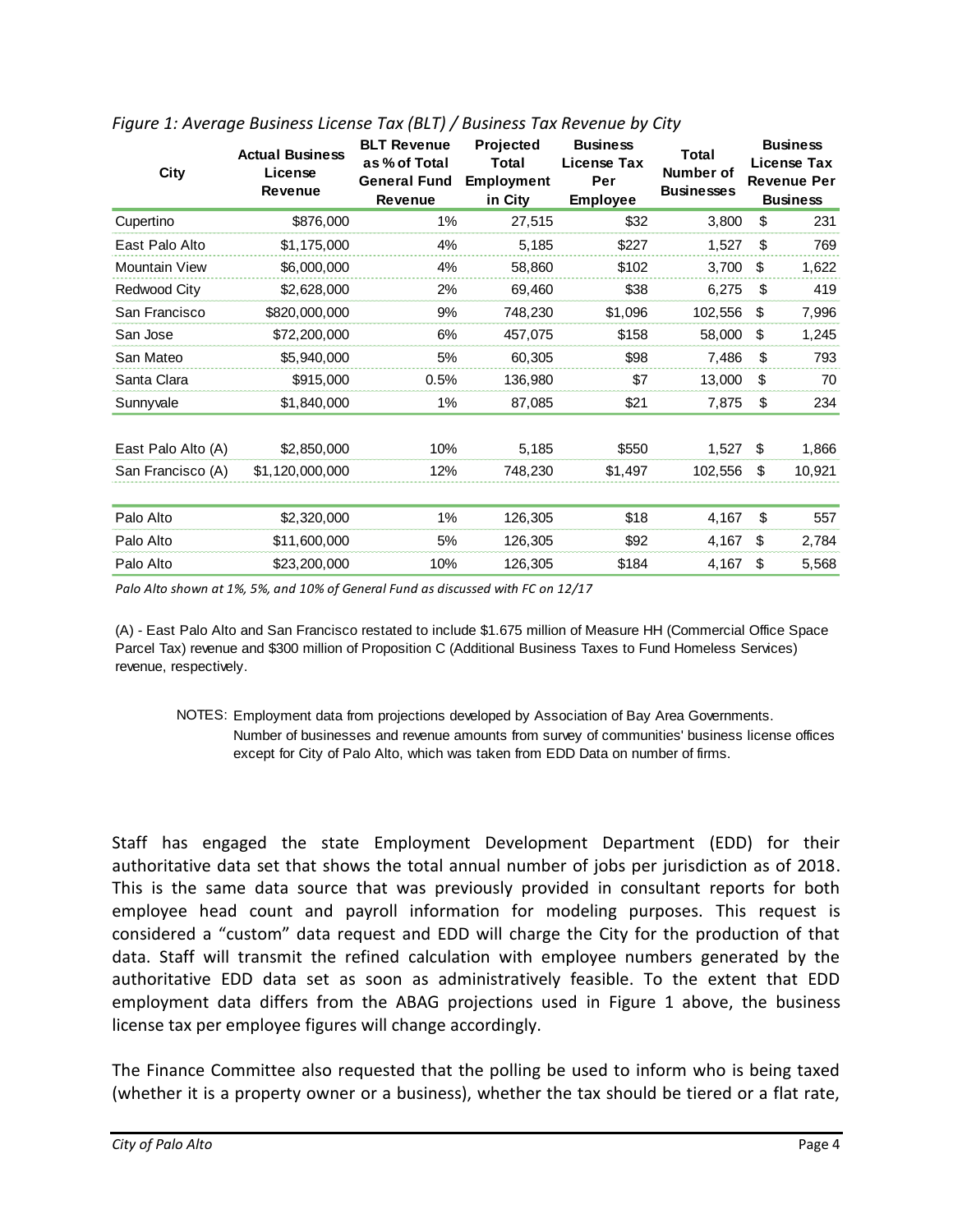and whether the tax should be tiered by business use. Some of these items are discussed later in this report in the Polling Update section, and at greater length in Attachment A. It is anticipated that subsequent rounds of polling may further explore these potential dimensions of a business tax.

Finally, the Finance Committee requested that work begin on developing a use of funds including potential projects. As staff continues to work with the City Council and the Finance Committee on this topic, the list of potential uses, and approximate costs will be identified to provide additional context to the conversation.

At the August 20, 2019 Finance Committee Meeting there was consensus among the Finance Committee members that transportation focused initiatives and/or affordable housing should be the focus and that potential needs could be determined later and informed by polling. This was approved by the City Council at the special meeting on September 16, 2019 as part of CMR [10615.](https://www.cityofpaloalto.org/civicax/filebank/documents/73287)

The City's potential costs for grade separation/train track crossings have been discussed extensively over the past year with the City Council. Revenues from a potential Business Tax could help contribute to those costs, but alone would be insufficient to pay for the needed work to pursue grade separation/train track crossings. However, business tax funding could defray some of those costs, could be used for other transportation improvements that positively impact mobility, or could be used to augment the City's contributions towards affordable housing. Given the nature of efforts on affordable housing, the magnitude of the contribution could change depending on the needs identified at a given point in time.

As the City Council continues to progress on which type of Business Tax it would like to potentially put forth to the voters, staff anticipates that future polling would seek feedback on possible uses of the revenues generated through the tax and refining what types of commitments the revenues may be allocated towards.

## Polling Update

On December 2, 2019, the City Council approved the substantive content of the first round of polling questions to be conducted by the City's polling consultant, FM3 Associates. FM3 began polling in January, employing a multi-modal methodology that prompted participation either over the internet or through a facilitated telephone conversation. It should be noted that there were more than 514 successful engagements. In subsequent iterations of the polling, to address a concern that surfaced, staff and FM3 will continue to refine the outreach communication to ensure it is identified as an official poll that has been commissioned by the City. As outlined in the timeline and workplan for the polling, staff will continue to engage the City Council in the development of the content of the proposed second round of polling with more refined analysis and feedback. The top-line report of survey results is attached to this report as Attachment A and will be presented on January 27 to the City Council.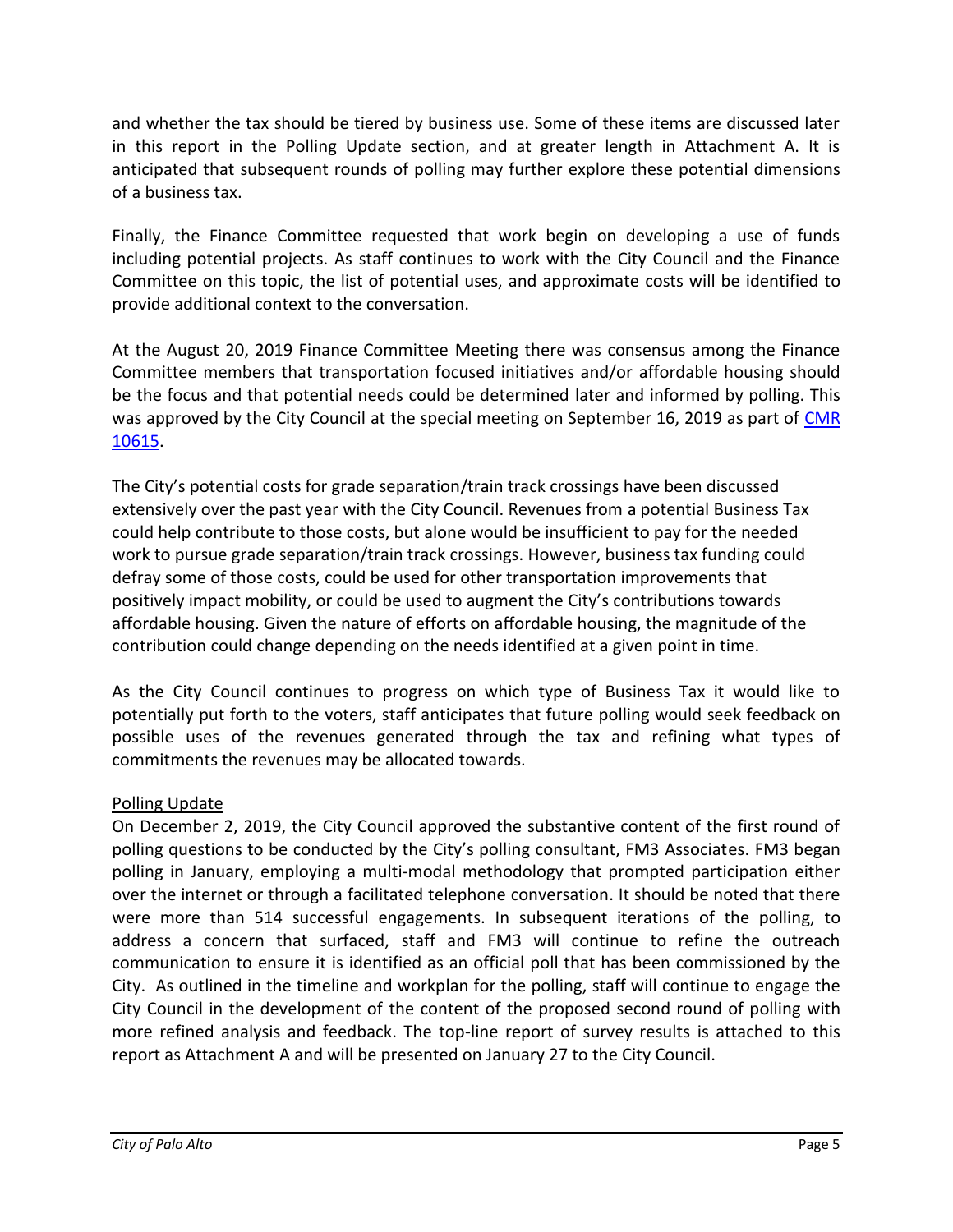## Stakeholder Outreach and Engagement Update

Through CMR 10792, approved by the City Council on November 4, 2019, the City has engaged TBWB as the consultant to conduct outreach through this process. This process is underway. TBWB will provide a verbal update on the status of the stakeholder outreach and engagement workplan on January 27.

## **Resource Impact**

No additional resources are needed at this time. To date, City Council authorized funding of \$75,000 for consultant work related to analysis (provided by Matrix Consulting Group) as part of [CMR 10615](https://www.cityofpaloalto.org/civicax/filebank/documents/73287) on September 16, 2019 of which nearly \$50,000 has been spent on work to date. This work is represented in [CMR 10655](https://www.cityofpaloalto.org/gov/agendas/city_managers_reports/2019.asp) and included analyzing different business tax environments in various jurisdictions. To the extent additional rounds of analysis continue to be requested, staff may need to increase the contract and budgeted funds.

Funding for polling and outreach of \$179,125 was authorized and appropriated as part of CMR [10792](https://www.cityofpaloalto.org/civicax/filebank/documents/73803) on November 4, 2019. This included the funding for two rounds of polling, and stakeholder outreach and engagement on the business side.

## **Timeline/Next Steps**

It is anticipated that the City Council will discuss the Finance Committee recommendation and the initial polling results to provide additional direction to staff regarding next steps including type of business tax, desired revenue to be raised by a business tax, and direction on whether to include tiering and/or exemptions in the business tax. These next steps may consist of refined analysis once the tax structure and methodology has been agreed upon, with additional refined polling and stakeholder outreach to further contextualize these elements.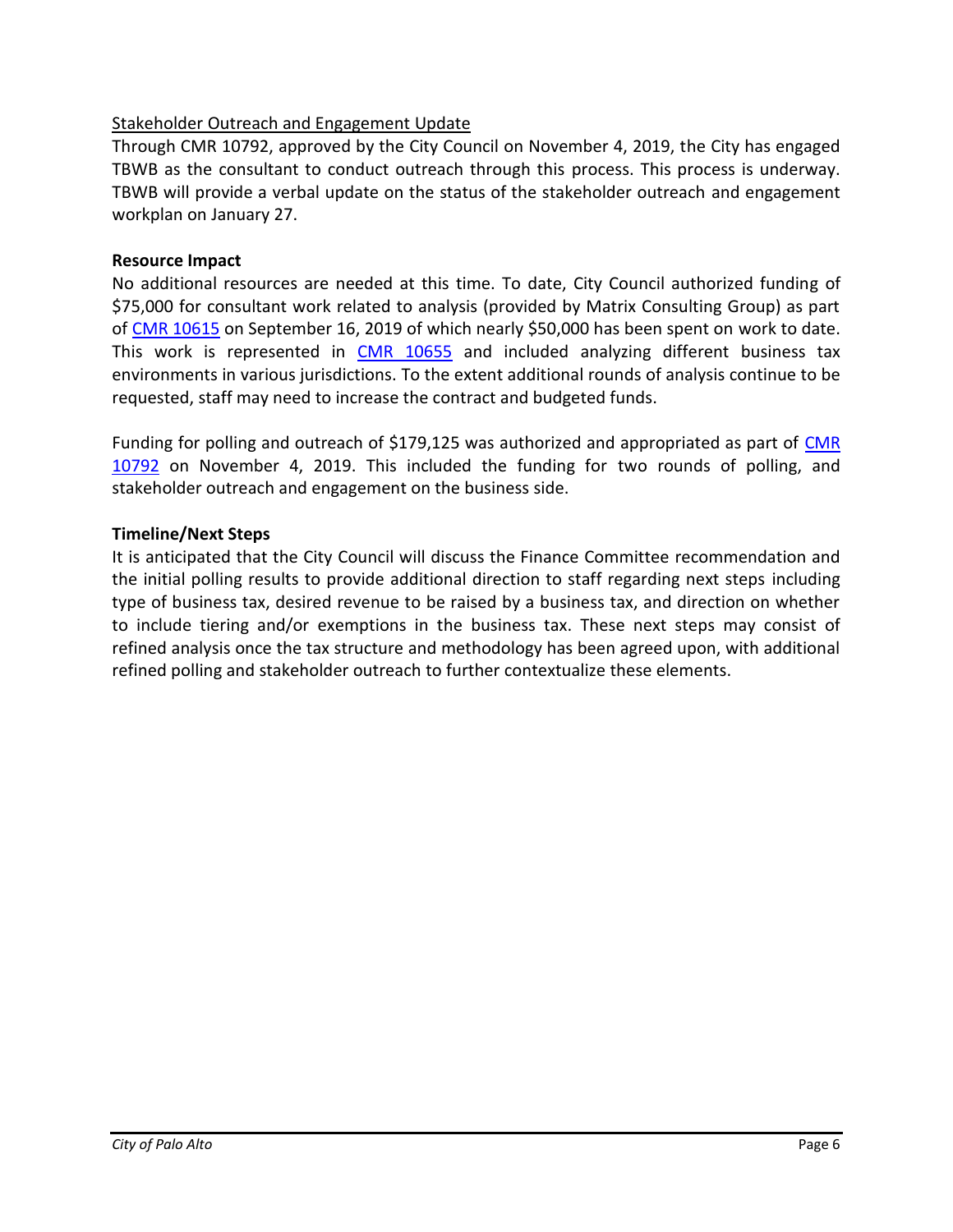A potential draft timeline is detailed below:

| <b>Activity</b>                                                             | <b>Estimated</b> |
|-----------------------------------------------------------------------------|------------------|
|                                                                             | <b>Schedule</b>  |
| Round 1 Polling                                                             | January          |
| Stakeholder Outreach (Business Community)                                   | January-March    |
| Report out on Round 1 of Ballot Measure Polling/ City Council Approval of   | January 27       |
| <b>Business Tax Methodology</b>                                             |                  |
| Finance Committee (FC) Discussion of scenarios w/rates and structures,      | February         |
| administration and implementation, penalties/reporting, and additional      | (est 2/18)       |
| needs assessment at defined levels (including Gross vs. Net analysis and    |                  |
| <b>Bondable Revenue)</b>                                                    |                  |
| City Council Discussion of FC Recommendation from February, review          | March            |
| round 2 refined polling questions to inform final recommendation on         | (est 3/9)        |
| scenario                                                                    |                  |
| Round 2 refined Polling                                                     | March - April    |
| City Council to discuss round 2 refined polling, and provide direction on   | April            |
| specific tax structure for preparation of ballot measure for voter approval | (est 4/20)       |
| <b>Nov 2020</b>                                                             |                  |
| City Council review of ordinance language, review of ballot language        | June             |
| City Council takes policy action to place measure on ballot                 |                  |
| City Council adopts resolution of necessity                                 | June             |
| City Council adopts resolution calling election                             | (est 6/22)       |
| Deadline to submit Ballot Measure to Santa Clara County                     | August 7         |
| <b>Election Day</b>                                                         | November 3       |

In order to place a local tax ballot measure on the November 2020 ballot, the City Council needs to provide direction on the type of tax it would like to potentially pursue, whether it would like to include tiers and/or exemptions for certain businesses, and the order of magnitude of the revenue to be generated by a tax to ensure sufficient time for staff and consultants to complete the work necessary to reach the November 2020 election timelines. In addition to refinement of the revenue projections associated with the measure, time will be needed to address: staffing, administration, implementation timelines (including analysis of the advantages and disadvantages of a phase-in period), enforcement mechanisms, and continued refinement of the stakeholder outreach to the business community and the community at large.

If the City Council is unable to narrow the focus regarding the critical elements of a potential ballot measure at a sufficiently early stage in the process, the tight timelines necessary to comply with the election deadlines may be jeopardized. It is expected that many of these reports will be transmitted in late packet due to the quick turnaround times and flow of information.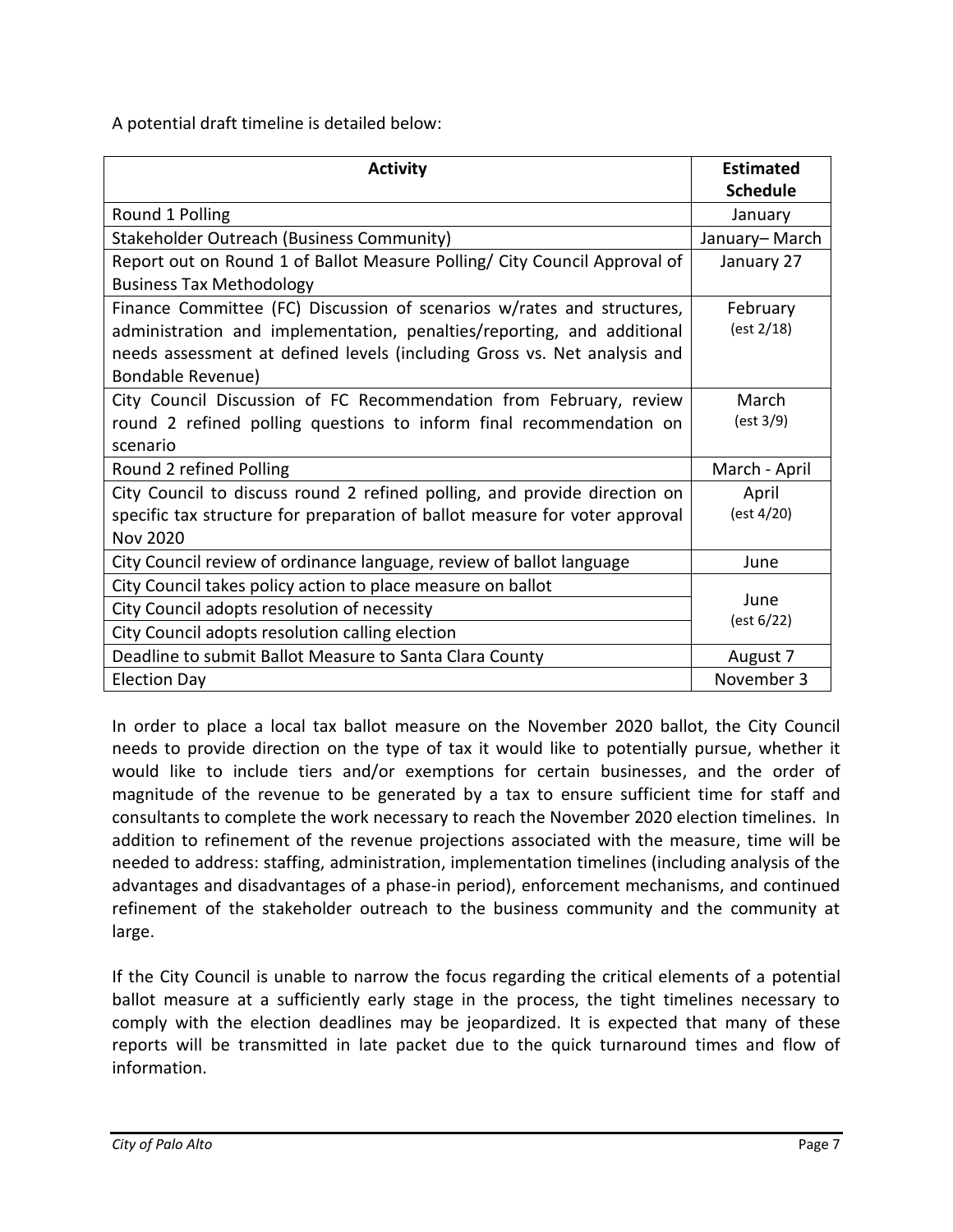## **Environmental Review**

This report is not a project for the purposes of the California Environmental Quality Act (CEQA). **Attachments:**

- Attachment A: Palo Alto Business Tax Exploratory Survey
- Attachment B: Ballot Measure Staff Reports to Finance Committee and Council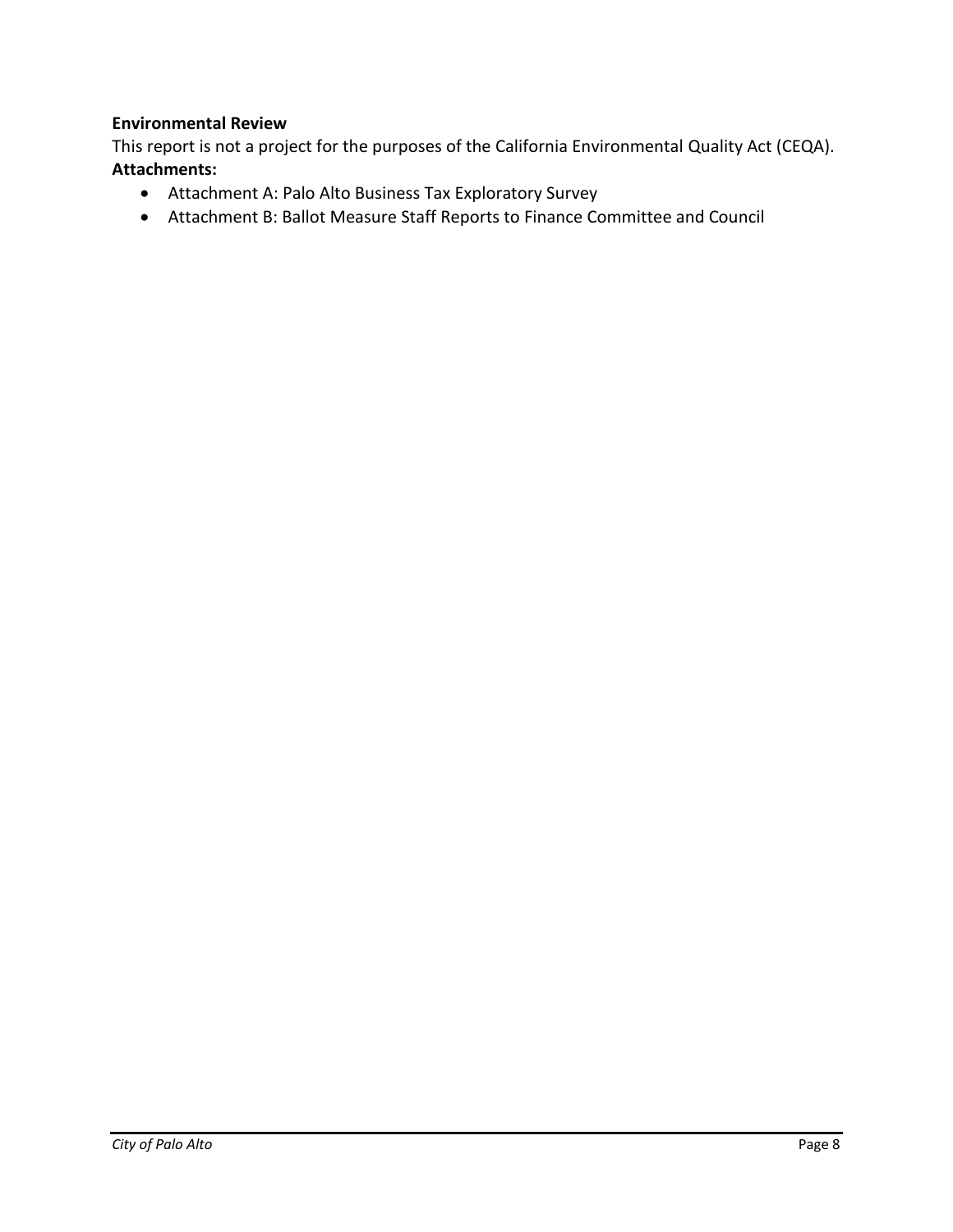## **JANUARY 13-20, 2020** Attachment A



# **CITY OF PALO ALTO BALLOT MEASURE SURVEY 220-5591-WT N=514 MARGIN OF SAMPLING ERROR ±4.9% (95% CONFIDENCE INTERVAL) A/B SPLITS**

Hello, I'm from from , a public opinion research company. I am definitely not trying to sell you anything. We are conducting an opinion survey about issues that interest people living in the City of Palo Alto and we are only interested in your opinions. May I speak to  $\cdot$  (**YOU MUST SPEAK TO THE VOTER LISTED. VERIFY THAT THE VOTER LIVES AT THE ADDRESS LISTED, OTHERWISE TERMINATE).**

A. Before we begin, I need to know if I have reached you on a cell phone, and if so, are you in a place where you can talk safely without endangering yourself or others? **(IF NOT ON A CELL PHONE, ASK:** "Do you own a cell phone?")

| Yes, cell but cannot talk safely ---------------------------------- TERMINATE |  |
|-------------------------------------------------------------------------------|--|
|                                                                               |  |
| (DON'T READ) DK/NA/REFUSED------------------------- TERMINATE                 |  |

1. First, how would you rate the City of Palo Alto's need for additional funding? Is there a great need for additional funding, some need, a little need or no real need for additional funding?

|                                                                                    | 2013 2016 2018 2020 |  |
|------------------------------------------------------------------------------------|---------------------|--|
| GREAT/SOME NEED ---------------------------- 40% -------36% ----- 32% ---- 33%     |                     |  |
|                                                                                    |                     |  |
|                                                                                    |                     |  |
|                                                                                    |                     |  |
| LITTLE/NO REAL NEED------------------------ 50% -------54%----- 53% ---- 38%       |                     |  |
|                                                                                    |                     |  |
|                                                                                    |                     |  |
|                                                                                    |                     |  |
| (DON'T READ) Don't know -----------------------------------10% ------15% ----- 29% |                     |  |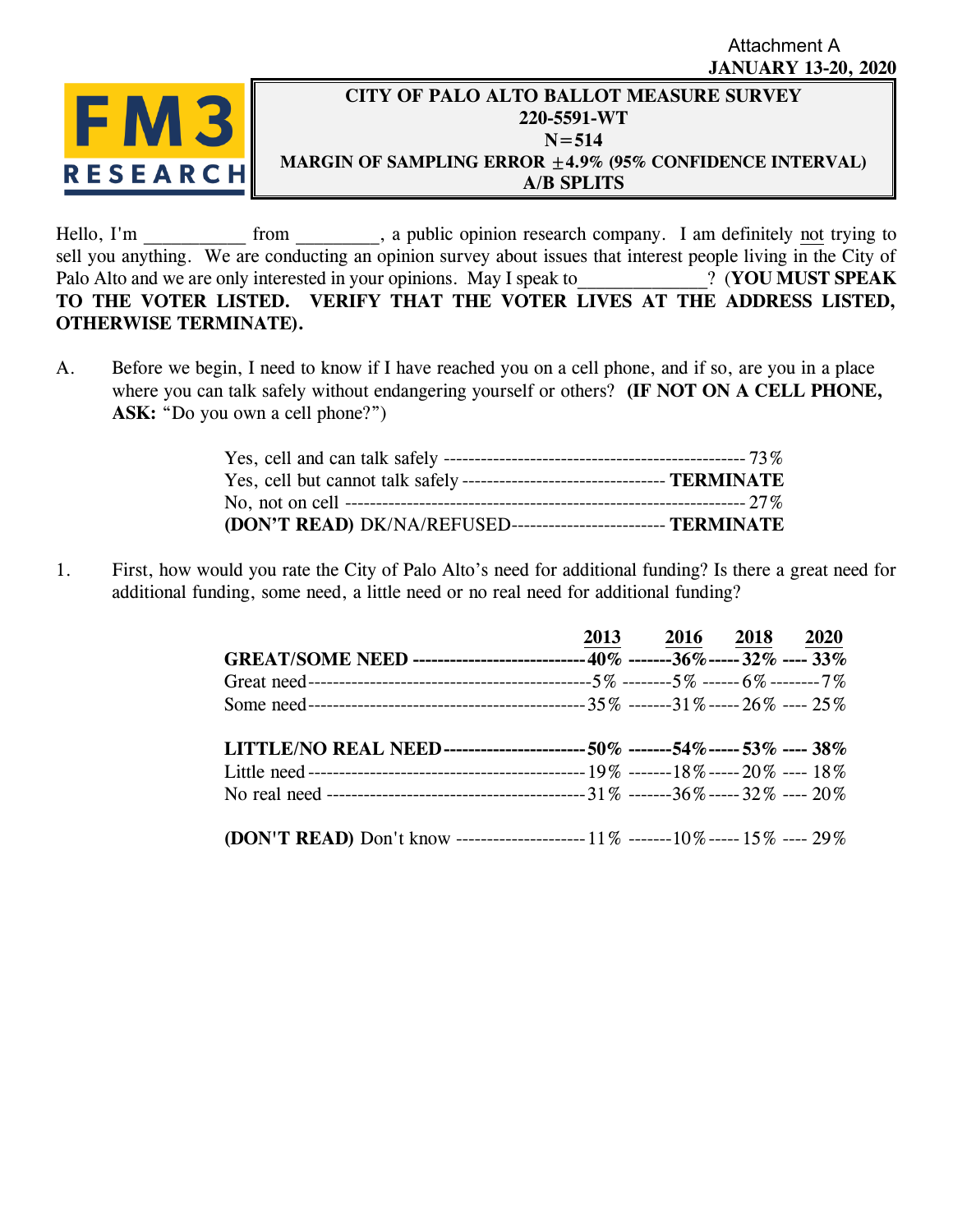2. I'd like to read you some problems facing Palo Alto that other people have mentioned. For each one I read, please tell me whether you think it is an extremely serious problem, a very serious problem, somewhat serious problem, or a not too serious problem in Palo Alto. **(RANDOMIZE)**

|                          |                                                                                                            | <b>EXT</b>  | <b>VERY</b> |             | <b>SMWT NOT TOO</b> |      |             |
|--------------------------|------------------------------------------------------------------------------------------------------------|-------------|-------------|-------------|---------------------|------|-------------|
|                          |                                                                                                            | <b>SER</b>  | <b>SER</b>  | <b>SER</b>  | <b>SER</b>          | (DK/ | EXT/        |
|                          |                                                                                                            | <b>PROB</b> | <b>PROB</b> | <b>PROB</b> | <b>PROB</b>         | NA)  | <b>VERY</b> |
| $\lceil$ ]a.             |                                                                                                            |             |             |             |                     |      | 29%         |
|                          | (SPLIT SAMPLE A ONLY)                                                                                      |             |             |             |                     |      |             |
| $\lceil \cdot \rceil$    | A lack of parking in commercial districts                                                                  |             |             |             |                     |      |             |
|                          |                                                                                                            |             |             |             |                     |      | 30%         |
|                          |                                                                                                            |             |             |             |                     |      | 37%         |
| $[\cdot]$ c.             | The cost of housing                                                                                        |             |             |             |                     |      |             |
|                          |                                                                                                            |             |             |             |                     |      | 77%         |
|                          |                                                                                                            |             |             |             |                     |      | 76%         |
| $\lceil$ d.              | Waste and inefficiency in local government                                                                 |             |             |             |                     |      |             |
|                          |                                                                                                            |             |             |             |                     |      | 29%         |
|                          |                                                                                                            |             |             |             |                     |      | 17%         |
| $[$ ]e.                  | Too much office and commercial growth and                                                                  |             |             |             |                     |      |             |
|                          |                                                                                                            |             |             |             |                     |      | 34%         |
| $\lceil \cdot \rceil$    | The amount local businesses pay in City taxes ------5% ------8% ----- 20% ----- 19% ---- 48%               |             |             |             |                     |      | 13%         |
| []g.                     | Crime, in general                                                                                          |             |             |             |                     |      |             |
|                          |                                                                                                            |             |             |             |                     |      | 16%         |
|                          |                                                                                                            |             |             |             |                     |      | 6%          |
|                          | (SPLIT SAMPLE B ONLY)                                                                                      |             |             |             |                     |      |             |
| $\lceil \cdot \rceil$ h. | The condition of the local economy                                                                         |             |             |             |                     |      |             |
|                          |                                                                                                            |             |             |             |                     |      | 13%         |
|                          |                                                                                                            |             |             |             |                     |      | 6%          |
| $[ ]$ i.                 | Traffic and congestion on local streets and roads                                                          |             |             |             |                     |      |             |
|                          |                                                                                                            |             |             |             |                     |      | 53%         |
|                          |                                                                                                            |             |             |             |                     |      | 53%         |
| [ ]                      | Too much residential growth and development ----- $14\%$ ----- $18\%$ ---- $20\%$ ----- $46\%$ ----- $3\%$ |             |             |             |                     |      | 32%         |
| $[$ ]k.                  | The amount people pay in City taxes                                                                        |             |             |             |                     |      |             |
|                          |                                                                                                            |             |             |             |                     |      | 19%         |
|                          |                                                                                                            |             |             |             |                     |      | 18%         |
| $\lceil$ 11.             | Changing character of the community                                                                        |             |             |             |                     |      |             |
|                          |                                                                                                            |             |             |             |                     |      | 26%         |
|                          |                                                                                                            |             |             |             |                     |      | 24%         |
| $\lceil \cdot \rceil$ m. | Homelessness                                                                                               |             |             |             |                     |      |             |
|                          |                                                                                                            |             |             |             |                     |      | 44%         |
|                          |                                                                                                            |             |             |             |                     |      | 22%         |
|                          |                                                                                                            |             |             |             |                     |      |             |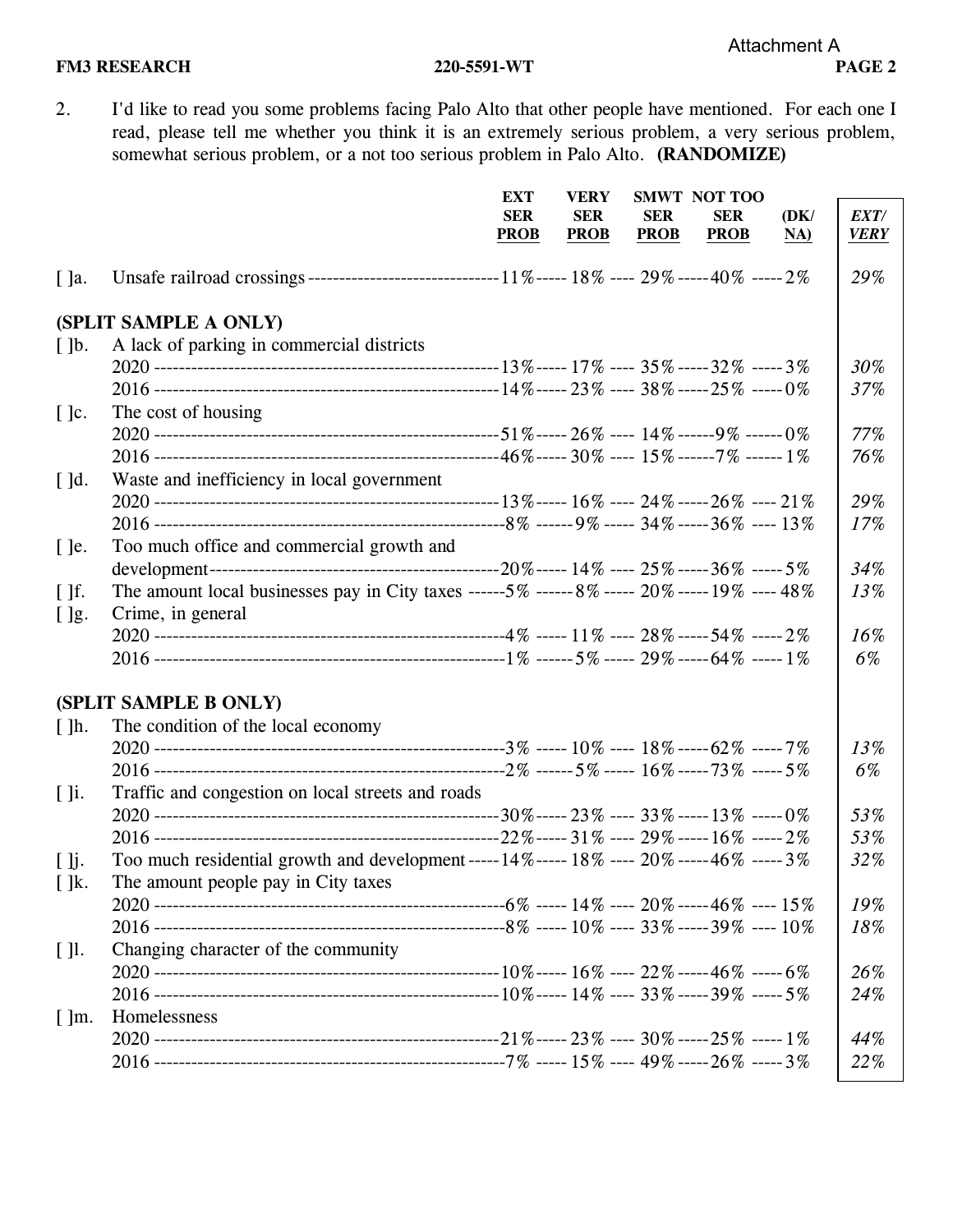**NOW I WOULD LIKE TO ASK YOU A FEW QUESTIONS ABOUT A MEASURE THAT MAY APPEAR ON THE BALLOT IN NOVEMBER.**

3. The City of Palo Alto is considering a measure raising taxes on businesses to raise funds for general city services, including to reduce traffic congestion, provide affordable housing, improve public safety services, maintain parks, and improve bicycle and pedestrian options. Do you think you would vote yes or no on such a measure? **(IF YES/NO, ASK:** "Is that definitely or just probably?") (**IF UNDECIDED, DON'T KNOW, NO ANSWER, ASK:** "Do you lean toward voting yes or no?")

| <b>TOTAL YES</b> ------------------------------- 64% |
|------------------------------------------------------|
| Definitely yes-------------------------------- 28%   |
| Probably yes--------------------------------- 31%    |
| Undecided, lean yes-----------------------------5%   |
| <b>TOTAL NO------------------------------- 27%</b>   |
| Undecided, lean no--------------------------3%       |
| Probably no----------------------------------9%      |
| Definitely no-------------------------------- 15%    |
| (DON'T READ) DK/NA-------------------9%              |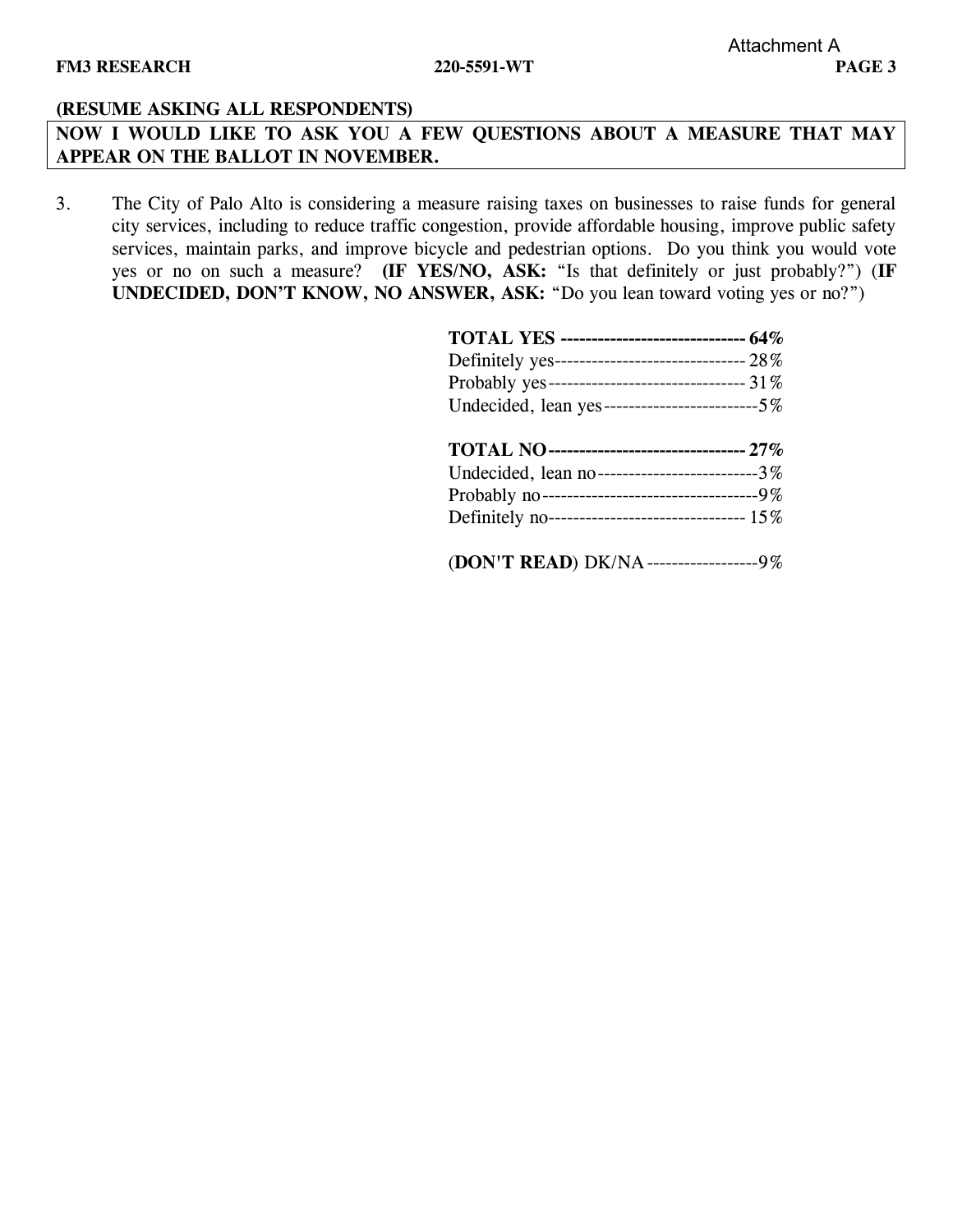# **(ASK Q4 IF CODES 1-6** - **YES/NO** - **IN Q3)**

4. In a few words of your own, why do you think you would vote **YES/NO** this measure? **(OPEN END, RECORD VERBATIM RESPONSES - PROBE FOR A SPECIFIC RESPONSE, NOT JUST "SOUNDS GOOD" / "SOUNDS BAD")**

a. Yes, N=330:

| Need to pay their fair share of tax/some businesses are undertaxed -------------------- 16% |  |
|---------------------------------------------------------------------------------------------|--|
|                                                                                             |  |
|                                                                                             |  |
|                                                                                             |  |
|                                                                                             |  |
|                                                                                             |  |
|                                                                                             |  |
|                                                                                             |  |
|                                                                                             |  |
|                                                                                             |  |
|                                                                                             |  |
|                                                                                             |  |
|                                                                                             |  |
|                                                                                             |  |
|                                                                                             |  |
|                                                                                             |  |
|                                                                                             |  |
|                                                                                             |  |
|                                                                                             |  |
|                                                                                             |  |

b. No,  $N=140$ :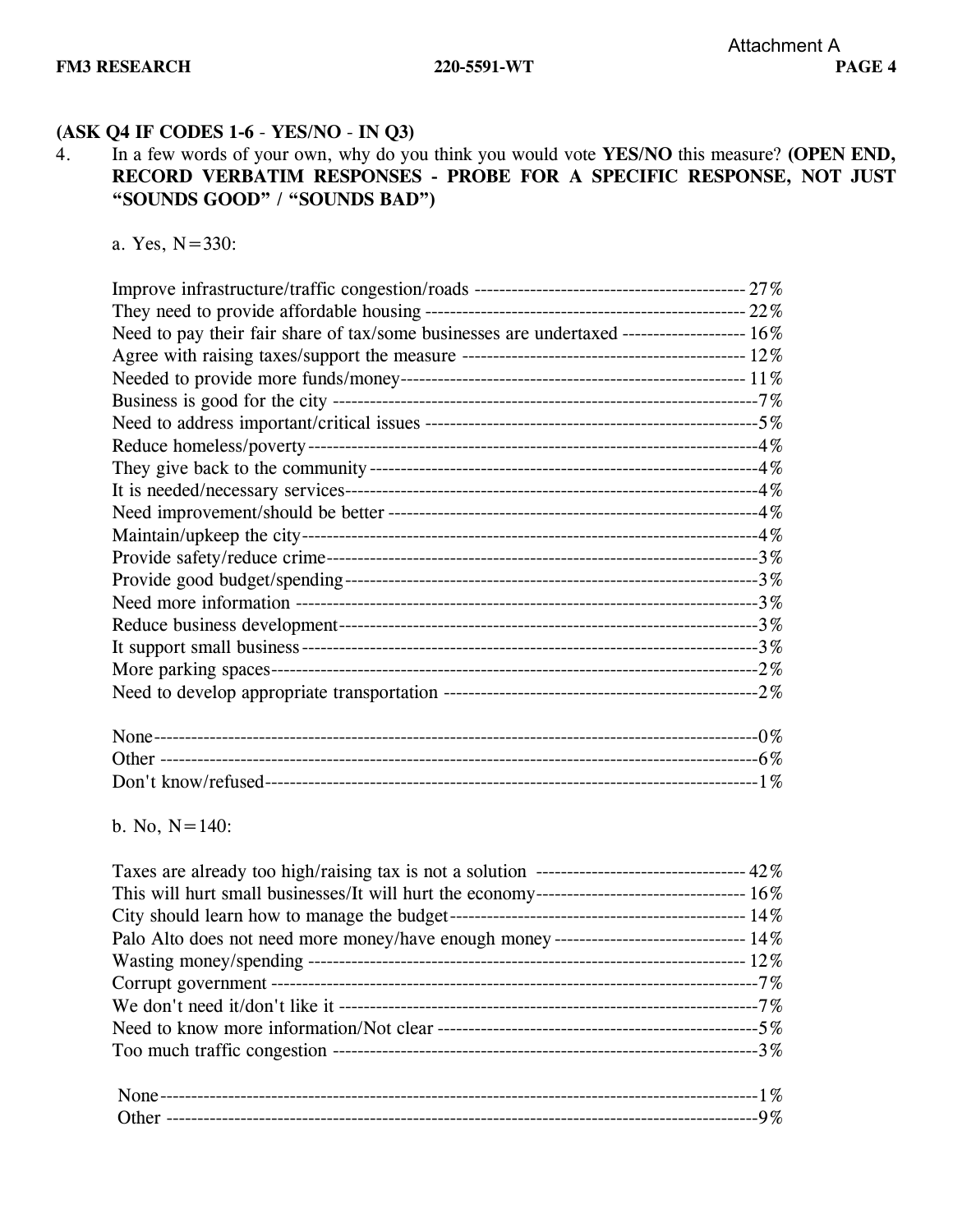5. Next, here are statements from supporters and opponents of this idea. **(ROTATE)**

[ ] Supporters say many challenges facing Palo Alto – like increased traffic and rising housing costs – are in part due to the presence of a growing number of successful businesses in our city. It is only fair that we ask those businesses to pay a little more to protect our city's quality of life.

**OR**

[ ] Opponents say that increasing taxes on local businesses could have negative consequences for our city. It could lead businesses to relocate outside Palo Alto, costing us jobs and making local residents commute further to work, and business tax costs could be passed on to consumers.

Having heard this, let me ask you again - do you think you would vote yes or no on such a measure? **(IF YES/NO, ASK:** "Is that definitely or just probably?") (**IF UNDECIDED, DON'T KNOW, NO ANSWER, ASK:** "Do you lean toward voting yes or no?")

| <b>TOTAL YES</b> ------------------------------ 65% |
|-----------------------------------------------------|
| Definitely yes------------------------------- 33%   |
|                                                     |
| Undecided, lean yes--------------------------3%     |
| TOTAL NO-------------------------------- 30%        |
|                                                     |
|                                                     |
| Definitely no--------------------------------- 16%  |
| (DON'T READ) DK/NA-------------------5%             |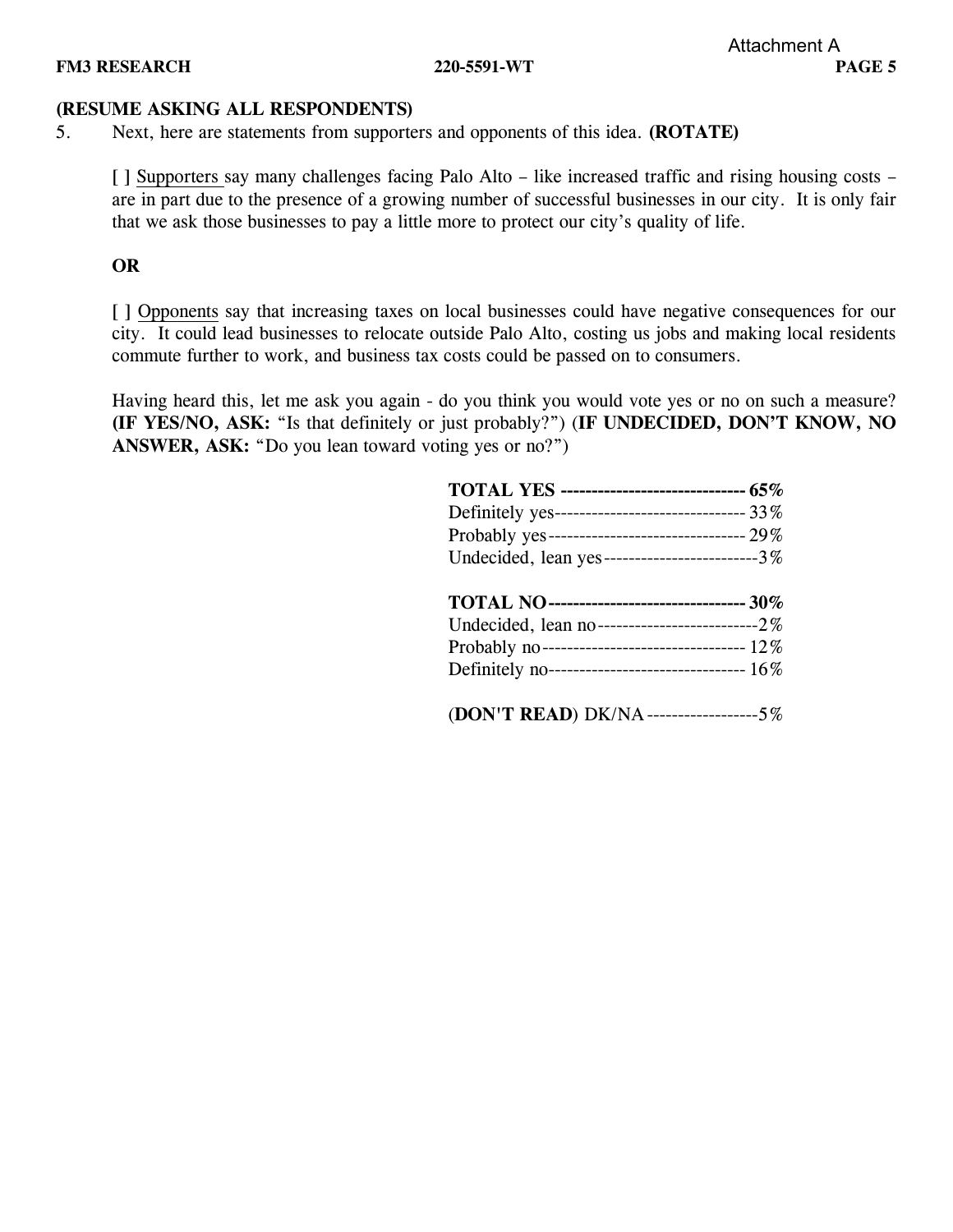6. Next, I am going to read you a list of ways in which funds generated by a tax on businesses could be spent. After I read each one, please tell me how important each item is to you personally: extremely important, very important, somewhat important, or not too important. **(RANDOMIZE)**

|                          |                                                                                                              | <b>EXT</b><br><b>IMP</b> | <b>VERY</b><br><b>IMP</b> | IMP | <b>SMWT NOT TOO</b><br>IMP | (DK/<br>NA) | EXT/<br><b>VERY</b> |
|--------------------------|--------------------------------------------------------------------------------------------------------------|--------------------------|---------------------------|-----|----------------------------|-------------|---------------------|
| $\lceil \cdot \rceil$ a. | Maintaining City buildings ------------------------------5% ----- 25% ---- 47% ----- 19% ----- 3%            |                          |                           |     |                            |             | 30%                 |
| $\lceil \cdot \rceil$    | (T) Maintaining City streets and roads----------------24%----- 39% ---- 29% ------6% ------1%                |                          |                           |     |                            |             | 64%                 |
| $[$ $]$ c.               | (T) Reducing traffic congestion ------------------------30%----- 37% ---- 24% ------9% ------ 1%             |                          |                           |     |                            |             | 66%                 |
| $\lceil$ $\lceil$ d.     | (T) Making sidewalks, city buildings and parks                                                               |                          |                           |     |                            |             |                     |
|                          | accessible for people with disabilities ----------------- 18%----- 29% ---- 38% ----- 14% ----- 1%           |                          |                           |     |                            |             | 47%                 |
| $[$ ]e.                  |                                                                                                              |                          |                           |     |                            |             | 55%                 |
| $\lceil \cdot \rceil$    | (T) Repairing and maintaining City sidewalks ------ $13\%$ ----- $36\%$ ---- $41\%$ ----- $10\%$ ----- $1\%$ |                          |                           |     |                            |             | 49%                 |
| $[$ $]$ g.               | (T) Improving traffic light timing and flow ---------25%----- 33% ---- 31% -----11% -----1%                  |                          |                           |     |                            |             | 58%                 |
| $\lceil \cdot \rceil$ h. | Preparing for natural disasters such as                                                                      |                          |                           |     |                            |             |                     |
|                          |                                                                                                              |                          |                           |     |                            |             | 62%                 |
| $[ ]$ i.                 | (T) Maintaining City parks and recreation                                                                    |                          |                           |     |                            |             |                     |
|                          |                                                                                                              |                          |                           |     |                            |             | 58%                 |
| [ ]j.                    | (T) Ensuring a modern, stable 911 emergency                                                                  |                          |                           |     |                            |             |                     |
|                          | communications network --------------------------------33%----- 40% ---- 20% ------5% ------ 1%              |                          |                           |     |                            |             | 73%                 |
| $\lceil \cdot \rceil$ k. | (T) Ensuring earthquake-safe fire stations and                                                               |                          |                           |     |                            |             |                     |
|                          |                                                                                                              |                          |                           |     |                            |             | 64%                 |
| [1]                      | (T) Maintaining community centers that serve                                                                 |                          |                           |     |                            |             |                     |
|                          | Palo Alto children, families, and seniors ------------ 22%----- 38% ---- 31% ------ 9% ------ 1%             |                          |                           |     |                            |             | 60%                 |
| $\lceil \cdot \rceil$ m. | Providing safer crossings at railroad tracks for                                                             |                          |                           |     |                            |             |                     |
|                          |                                                                                                              |                          |                           |     |                            |             | 48%                 |
| $\lceil \cdot \rceil$ n. | Providing shuttles for travel within Palo Alto-------14%----- 27% ----- 33% -----24% -----2%                 |                          |                           |     |                            |             | 41%                 |
| $[$ $]$ 0.               | Providing free transit passes for low-income                                                                 |                          |                           |     |                            |             |                     |
|                          |                                                                                                              |                          |                           |     |                            |             | 52%                 |
|                          |                                                                                                              |                          |                           |     |                            |             |                     |
|                          | (SPLIT SAMPLE A ONLY)                                                                                        |                          |                           |     |                            |             |                     |
| $\lceil \cdot \rceil$    | Providing affordable housing ---------------------------40%----- 22% ---- 18% ----- 19% ----- 1%             |                          |                           |     |                            |             | 62%                 |
|                          | (SPLIT SAMPLE B ONLY)                                                                                        |                          |                           |     |                            |             |                     |
| [ ]q.                    | Providing subsidized housing for low-income                                                                  |                          |                           |     |                            |             |                     |
|                          |                                                                                                              |                          |                           |     |                            |             | 54%                 |
|                          |                                                                                                              |                          |                           |     |                            |             |                     |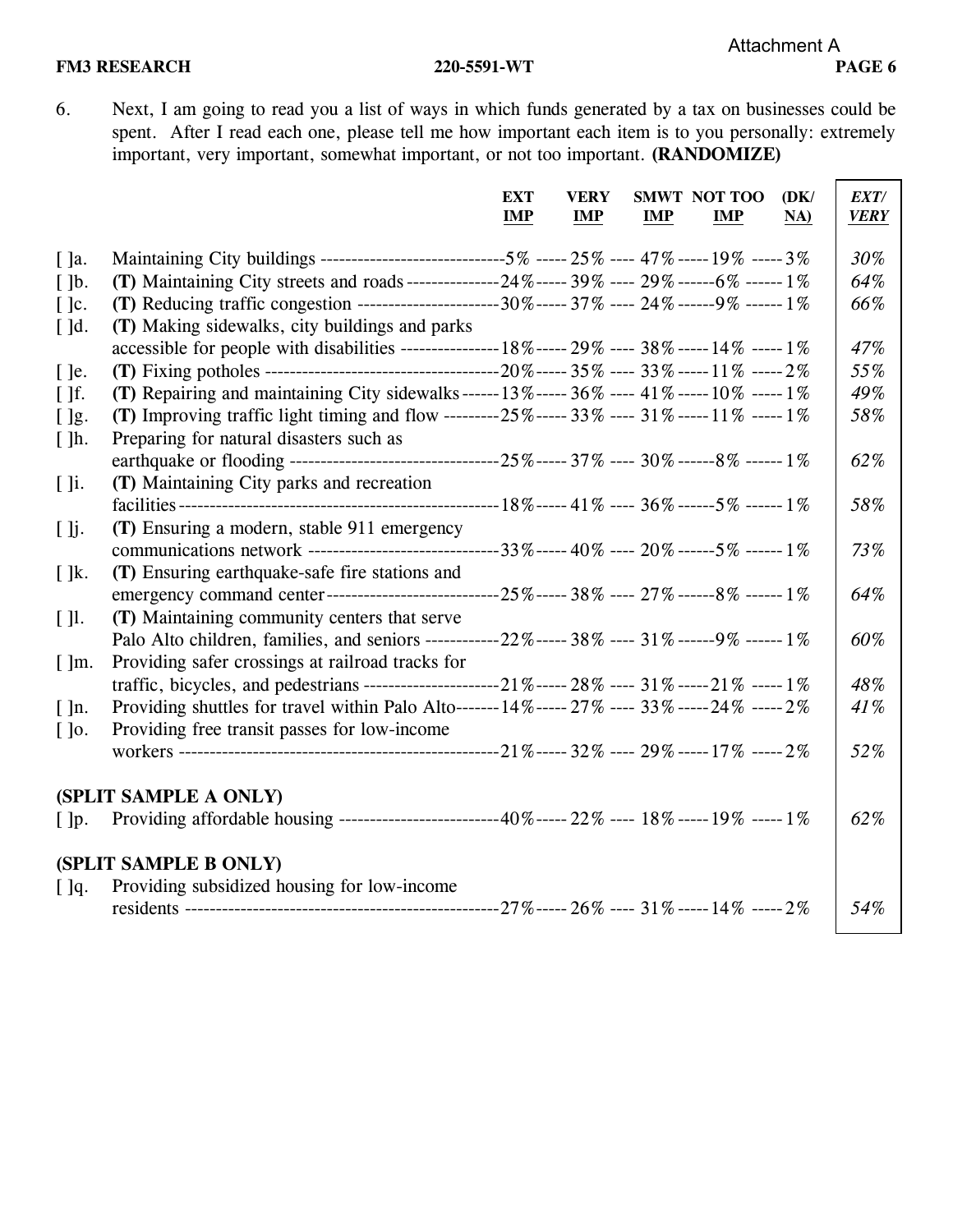7. Next, here is a list of several ways a tax on business might be structured to raise funds for some of these services. After you hear each one, please tell me whether you would generally support or oppose a tax on business structured in that way. **FIRST/NEXT**, would you support or oppose (**RANDOMIZE**)? **(IF SUPPORT/ OPPOSE, ASK:)** "Is that strongly **SUPPORT/OPPOSE** or just somewhat?"

|                                              |                                                                          | <b>STR</b><br><b>SUPP</b> | <b>SMWT</b><br><b>SUPP</b> | <b>SMWT</b><br><b>OPP</b> | <b>STR</b><br><b>OPP</b> | (DK)<br>NA) | <b>TOTAL</b><br><b>SUPP</b> | <b>TOTAL</b><br>OPP |
|----------------------------------------------|--------------------------------------------------------------------------|---------------------------|----------------------------|---------------------------|--------------------------|-------------|-----------------------------|---------------------|
| $\lceil$ $\rceil$ a.                         | A property tax on commercial<br>buildings based on the building's        |                           |                            |                           |                          |             | 70%                         | 23%                 |
| $\lceil \cdot \rceil$                        | A business tax based on the number<br>of employees a company has in Palo |                           |                            |                           |                          |             | 65%                         | 28%                 |
| $\lceil$ $\lceil$ $\lceil$ $\lceil$ $\lceil$ | A payroll tax based on the salaries<br>a company pays to employees in    |                           |                            |                           |                          |             | 53%                         | 38%                 |

### **(SPLIT SAMPLE A ONLY)**

8. Next, I am going to read you a list of some categories of businesses that could be exempted from a tax on Palo Alto businesses. Each exemption would reduce the amount of revenue generated by the tax. After you hear each one, please tell me whether you would support or oppose exempting that type of business. **(IF SUPPORT/ OPPOSE, ASK:)** "Is that strongly **SUPPORT/OPPOSE** or just somewhat?

|                                              |                                                                                            | <b>STR</b><br><b>SUPP</b> | <b>SMWT</b><br><b>SUPP</b> | <b>SMWT</b><br><b>OPP</b> | <b>STR</b><br><b>OPP</b> | (DK)<br>NA) | <b>TOTAL</b><br><b>SUPP</b> | TOTAL<br><b>OPP</b> |
|----------------------------------------------|--------------------------------------------------------------------------------------------|---------------------------|----------------------------|---------------------------|--------------------------|-------------|-----------------------------|---------------------|
| $\lceil$ $\rceil$ a.<br>$\lceil \,\rceil b$  | Hospitality businesses, such as                                                            |                           |                            |                           |                          |             | 46%                         | 46%                 |
|                                              |                                                                                            |                           |                            |                           |                          |             | 39%                         | 53%                 |
| $\lceil$ $\lceil$ $\lceil$ $\lceil$ $\lceil$ | Medical businesses----------------------------26% ----- 27% ----- 21% -----17% -------- 9% |                           |                            |                           |                          |             | 53%                         | 38%                 |
| $\lceil$ $\lceil$ d.                         | Small businesses---------------------------45% ----- 25% ---- 15% -----11% -------5%       |                           |                            |                           |                          |             | 69%                         | 26%                 |

### **(SPLIT SAMPLE B ONLY)**

9. Next, I am going to read you a list of some categories of businesses that could be taxed at a lower rate. Each lower rate would reduce the amount of revenue generated by the tax. After you hear each one, please tell me whether you would support or oppose a lower rate for that type of business. **(IF SUPPORT/ OPPOSE, ASK:)** "Is that strongly **SUPPORT/OPPOSE** or just somewhat?"

|                                               |                                                                                        | <b>STR</b><br><b>SUPP</b> | <b>SMWT</b><br><b>SUPP</b> | <b>SMWT</b><br><b>OPP</b> | <b>STR</b><br><b>OPP</b> | (DK)<br>NA) | <b>TOTAL</b><br><b>SUPP</b> | <b>TOTAL</b><br><b>OPP</b> |
|-----------------------------------------------|----------------------------------------------------------------------------------------|---------------------------|----------------------------|---------------------------|--------------------------|-------------|-----------------------------|----------------------------|
| $\lceil$ $\rceil$ a.<br>$\lceil \cdot \rceil$ | Hospitality businesses, such as                                                        |                           |                            |                           |                          |             | $-55\%$                     | $41\%$                     |
|                                               |                                                                                        |                           |                            |                           |                          |             | 42\%                        | 54%                        |
| $\lceil \cdot \rceil$ c.                      | Medical businesses---------------------------22% ----- 33% ---- 25% -----17% -------3% |                           |                            |                           |                          |             | 55%                         | 42%                        |
| $\lceil$ $\lceil$ d.                          | Small businesses---------------------------41% ----- 31% ---- 11% -----14% -------3%   |                           |                            |                           |                          |             | 72%                         | 25%                        |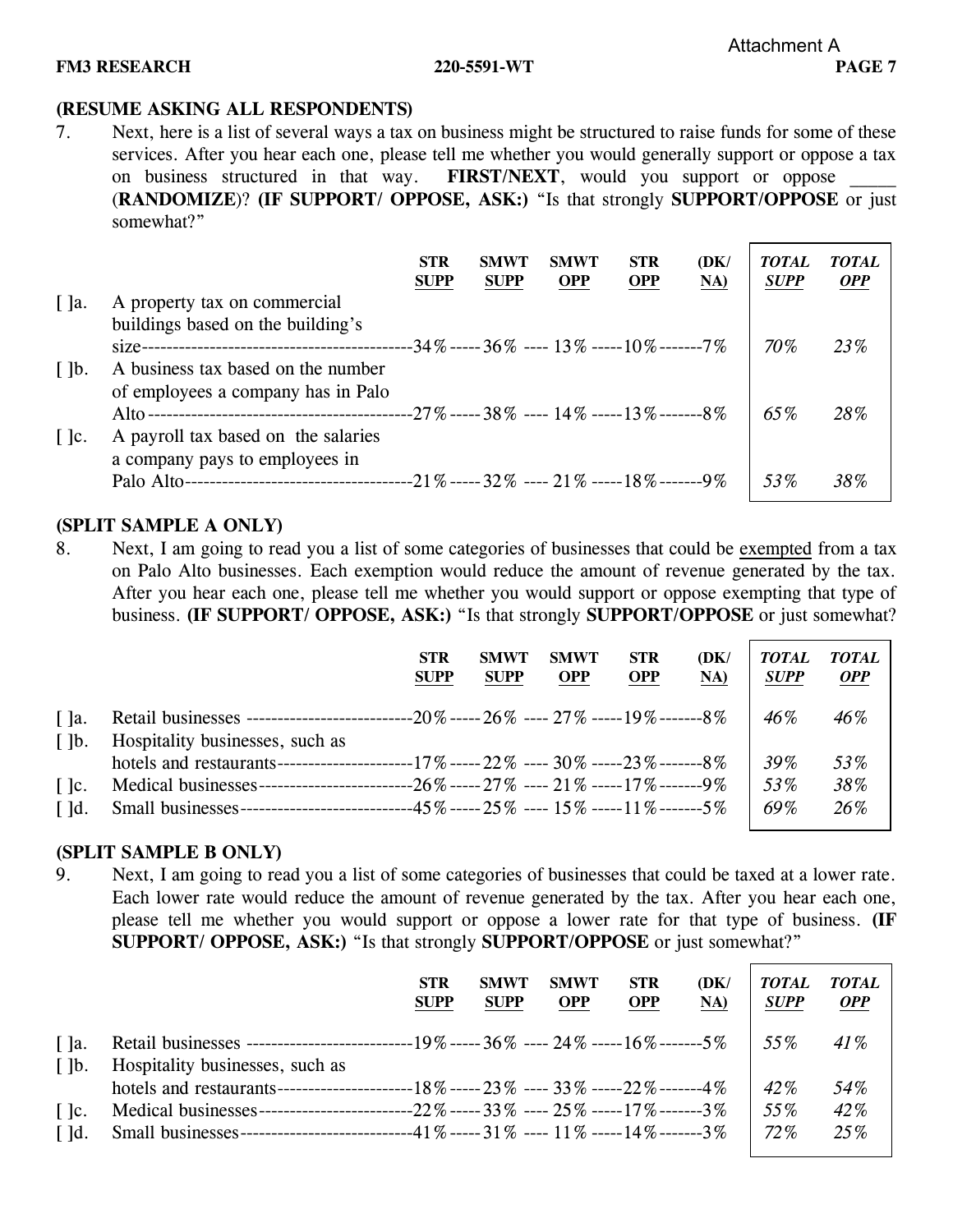10. Next, I'm going to read you a list of accountability provisions that may be included in a business tax measure. After you hear each one, please tell me how important it is to you personally that each provision be included: extremely important, very important, somewhat important, or not too important. **(RANDOMIZE)**  $\overline{\phantom{0}}$ 

|                          |                                                                                                                                                   | <b>EXT</b><br><b>IMP</b> | VERY<br><b>IMP</b> | <b>SMWT</b><br>IMP | NOT TOO<br><b>IMP</b>                      | (DK)<br>NA) | EXT/<br><b>VERY</b> |
|--------------------------|---------------------------------------------------------------------------------------------------------------------------------------------------|--------------------------|--------------------|--------------------|--------------------------------------------|-------------|---------------------|
| $\lceil$ $\rceil$ a.     | Requiring annual independent financial audits ------31% ----- 34% ----- 20% ------8% ------ 7%                                                    |                          |                    |                    |                                            |             | 64%                 |
| $\lceil \cdot \rceil$    | Requiring a citizens' oversight committee to<br>review spending and program implementation------24%----- 30% ---- 28% ----- 14% ----- 5%          |                          |                    |                    |                                            |             | 53%                 |
| $\lceil \cdot \rceil$ c. | Legally requiring that all funds be used as<br>promised in the measure --------------------------------46%----- 30% ----- 13% ------ 7% ------ 3% |                          |                    |                    |                                            |             | 76%                 |
| $\lceil$ $\lceil$ d.     | Requiring that no more than one percent of                                                                                                        |                          |                    |                    |                                            |             |                     |
|                          | revenue from the measure be spent on program<br>administration-                                                                                   |                          |                    |                    | --27%------ 25% ---- 22%----- 17% ----- 9% |             | 52%                 |

## **MY NEXT QUESTIONS ARE ABOUT THE STRUCTURE OF A POTENTIAL MEASURE, REGARDLESS OF WHICH TAXING MECHANISM IS SELECTED.**

11. There are two ways this measure could be structured. **(ROTATE)**

[] It could be written as a special-purpose measure dedicated to one specific category of City spending, with clearly defined spending priorities that cannot be changed at a later date.

### **OR**

[] It could be written as a general-purpose measure, with revenue going into the general fund to be spent as needed on a variety of City needs, which could include transportation, parks, police, fire, emergency medical services, and disaster preparedness.

Would you prefer a special-purpose measure or a general-purpose measure? **(IF GENERAL/ SPECIAL, ASK:** "Do you prefer that strongly, or just somewhat?")

| <b>TOTAL GENERAL PURPOSE ------ 43%</b>         |
|-------------------------------------------------|
| General purpose, strongly------------------ 19% |
| General purpose, somewhat ------------- 24%     |
|                                                 |
| TOTAL SPECIAL PURPOSE -------- 46%              |
| Special purpose, somewhat -------------- 15%    |
| Special purpose, strongly ---------------- 31%  |
|                                                 |
| (DON'T READ) DK/NA---------------- 11%          |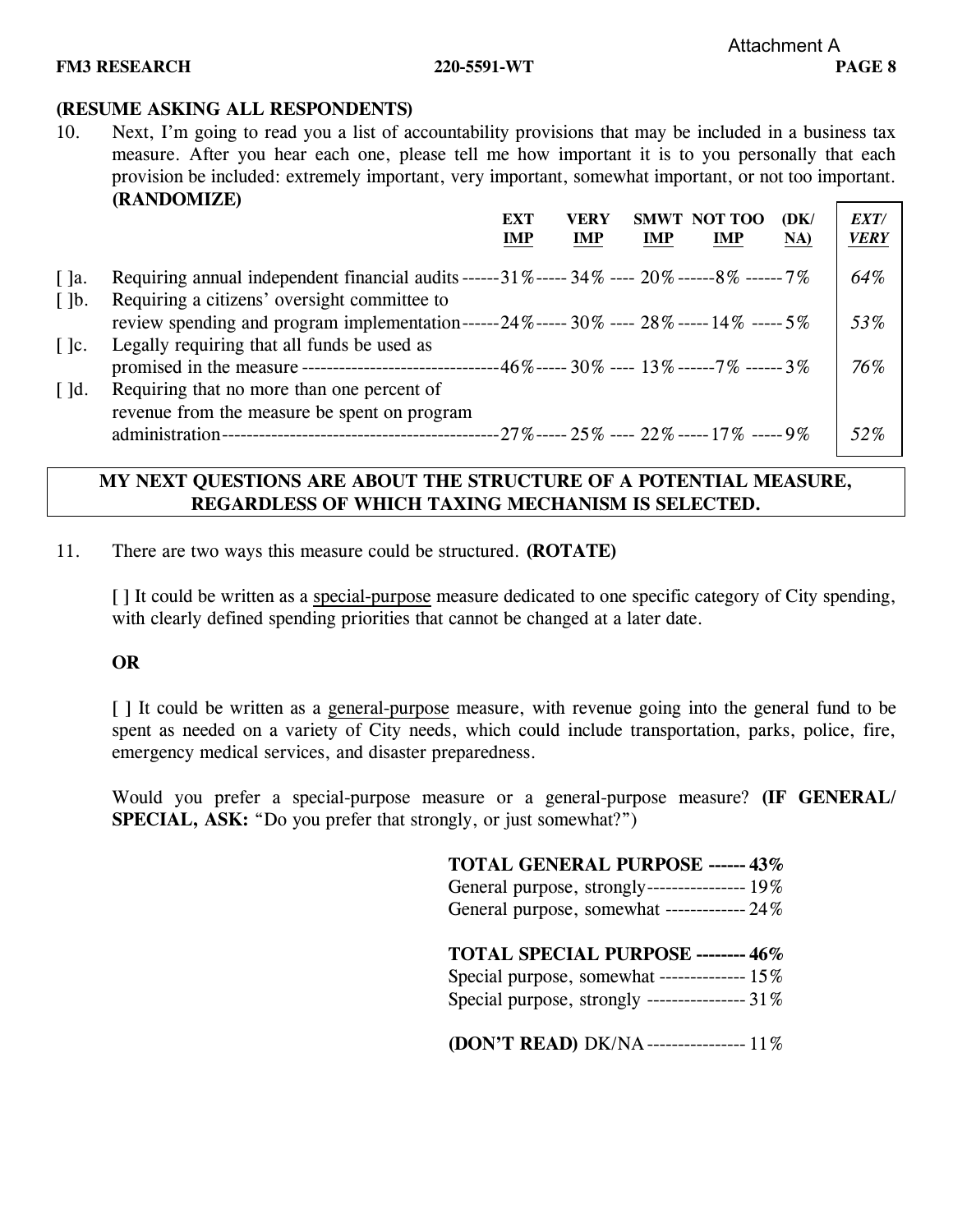12. Next, I am going to read you brief arguments from supporters of each approach. After I do, please tell me again which you prefer. **(ROTATE PARAGRAPHS)**

[ ] Supporters of a general-purpose measure say we should preserve the option of flexibility as technology, growth, and other pressures continue to impact our city. A general-purpose measure allows us to prioritize our most-important needs, which will not be the same in ten years as they are today.

## **OR**

[ ] Supporters of a special-purpose measure say that we can't trust the City to spend money wisely without clear direction from the voters. We should support a special-purpose measure, clearly dedicated to one specific kind of spending, that cannot be re-directed by City Council.

Having heard this, would you prefer a special-purpose measure or a general-purpose measure? **(IF GENERAL/ SPECIAL, ASK: "Do you prefer that strongly, or just somewhat?")** 

| <b>TOTAL GENERAL PURPOSE ------ 42%</b>         |
|-------------------------------------------------|
| General purpose, strongly------------------ 19% |
| General purpose, somewhat ------------- 23%     |
|                                                 |
|                                                 |
| TOTAL SPECIAL PURPOSE -------- 50%              |
| Special purpose, somewhat --------------- 22%   |
| Special purpose, strongly ---------------- 28%  |

**(DON'T READ)** DK/NA------------------8%

13. Next, if the City pursues a special-purpose measure, there are several different ways the money could be dedicated. Please tell me whether you would generally support or oppose a business tax measure that dedicated funding specifically to the following purposes. **(IF SUPPORT/ OPPOSE, ASK:)** "Is that

| dedicated funding specifically to the following purposes. (IF SUFFUNT/ UFFUSE, ASN:) is that<br>strongly <b>SUPPORT/OPPOSE</b> or just somewhat? |                           |             |                         |                          |             |                            |                   |  |
|--------------------------------------------------------------------------------------------------------------------------------------------------|---------------------------|-------------|-------------------------|--------------------------|-------------|----------------------------|-------------------|--|
|                                                                                                                                                  | <b>STR</b><br><b>SUPP</b> | <b>SUPP</b> | SMWT SMWT<br><b>OPP</b> | <b>STR</b><br><b>OPP</b> | (DK/<br>NA) | TOTAL TOTAL<br><b>SUPP</b> | <i><b>OPP</b></i> |  |

| I la.                                                                                                                                                                                                                                                                                                                                        | -----------43% ----- 27%  ------ 9% ----- 18% -------2%<br>Providing more housing------- | 71 % | 28% |
|----------------------------------------------------------------------------------------------------------------------------------------------------------------------------------------------------------------------------------------------------------------------------------------------------------------------------------------------|------------------------------------------------------------------------------------------|------|-----|
| $\lceil \,\rceil b$ .                                                                                                                                                                                                                                                                                                                        | ----44% ----- 40% ------ 9% ------ 6% ------- 1%<br>Improving transportation--           | 84%  | 15% |
| $\lceil$ $\lceil$ $\lceil$ $\lceil$ $\lceil$ $\lceil$ $\lceil$ $\lceil$ $\lceil$ $\lceil$ $\lceil$ $\lceil$ $\lceil$ $\lceil$ $\lceil$ $\lceil$ $\lceil$ $\lceil$ $\lceil$ $\lceil$ $\lceil$ $\lceil$ $\lceil$ $\lceil$ $\lceil$ $\lceil$ $\lceil$ $\lceil$ $\lceil$ $\lceil$ $\lceil$ $\lceil$ $\lceil$ $\lceil$ $\lceil$ $\lceil$ $\lceil$ | Improving safety at railroad                                                             |      |     |
|                                                                                                                                                                                                                                                                                                                                              | ---27% ----- 40%  ---- 20% ----- 11% -------3%<br>crossings --------------------------   | 67%  | 30% |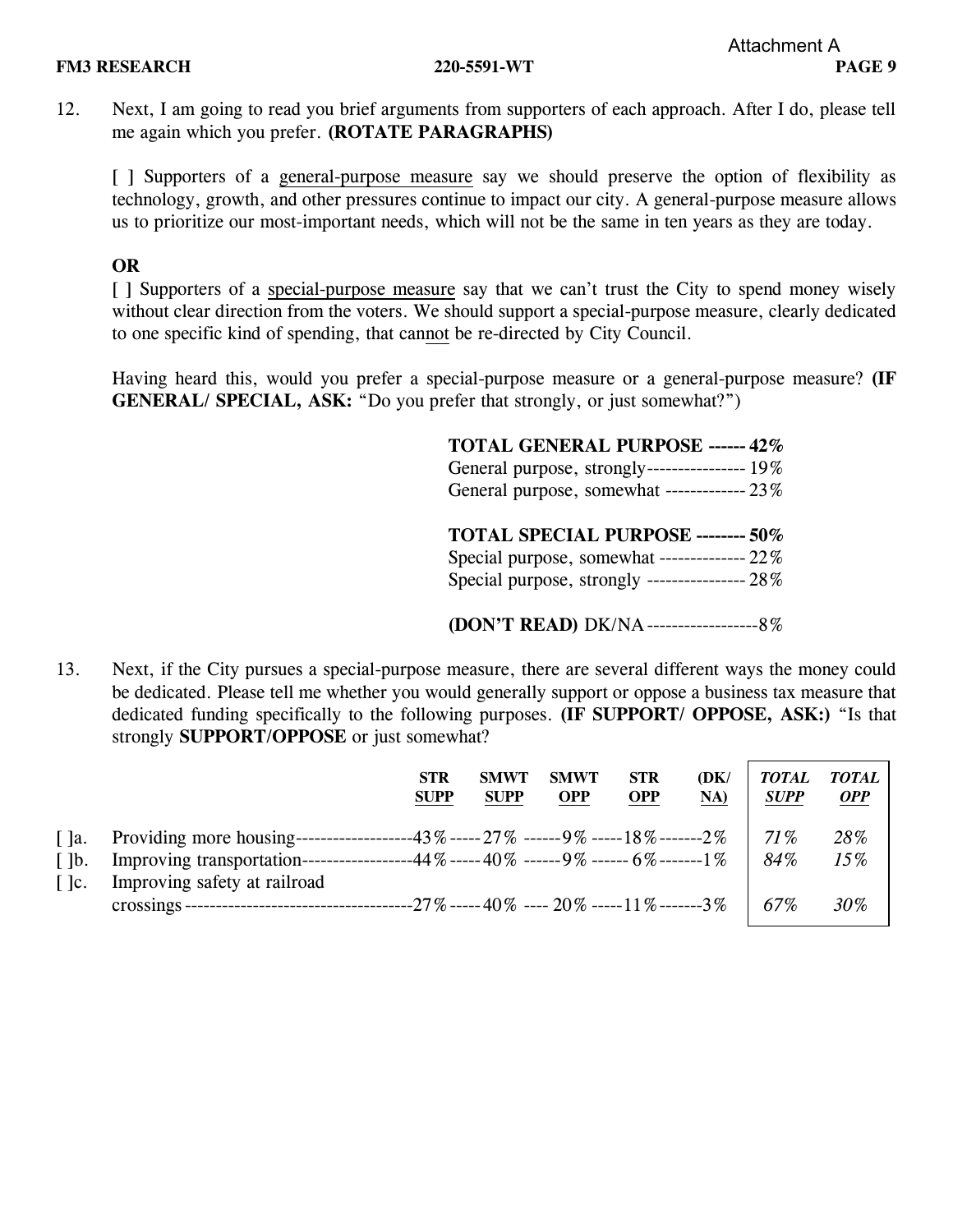14. And which one of these would you most like to see dedicated funding from a tax on businesses dedicated to: providing more housing, improving transportation, or improving safety at railroad crossings? **(RE-READ IF NECESSARY)**

| [ ] Providing more housing -------------------------------- 41% |  |
|-----------------------------------------------------------------|--|
|                                                                 |  |
| [] Improving safety at railroad crossings ---------------- 14%  |  |
|                                                                 |  |
|                                                                 |  |
|                                                                 |  |
|                                                                 |  |

## **(SPLIT SAMPLE A ONLY)**

15. Broadly speaking, there are two approaches for setting tax rates. **(ROTATE)**

[] The measure could apply a flat tax of the same amount to all businesses regardless of size or revenue.

### **OR**

[] The measure could have tiered rates, so that larger businesses, or those with higher revenues, pay a higher rate than smaller businesses.

Which of these approaches do you prefer? **(IF FLAT/TIERED, ASK:** "Do you prefer that strongly, or just somewhat?")

| <b>TOTAL FLAT TAX -------------------- 15%</b>  |
|-------------------------------------------------|
|                                                 |
| Flat tax, somewhat --------------------------9% |
|                                                 |
| TOTAL TIERED RATES-------------- 78%            |
|                                                 |
| Tiered rates, somewhat-------------------- 17%  |
|                                                 |

**(DON'T READ)** DK/NA------------------7%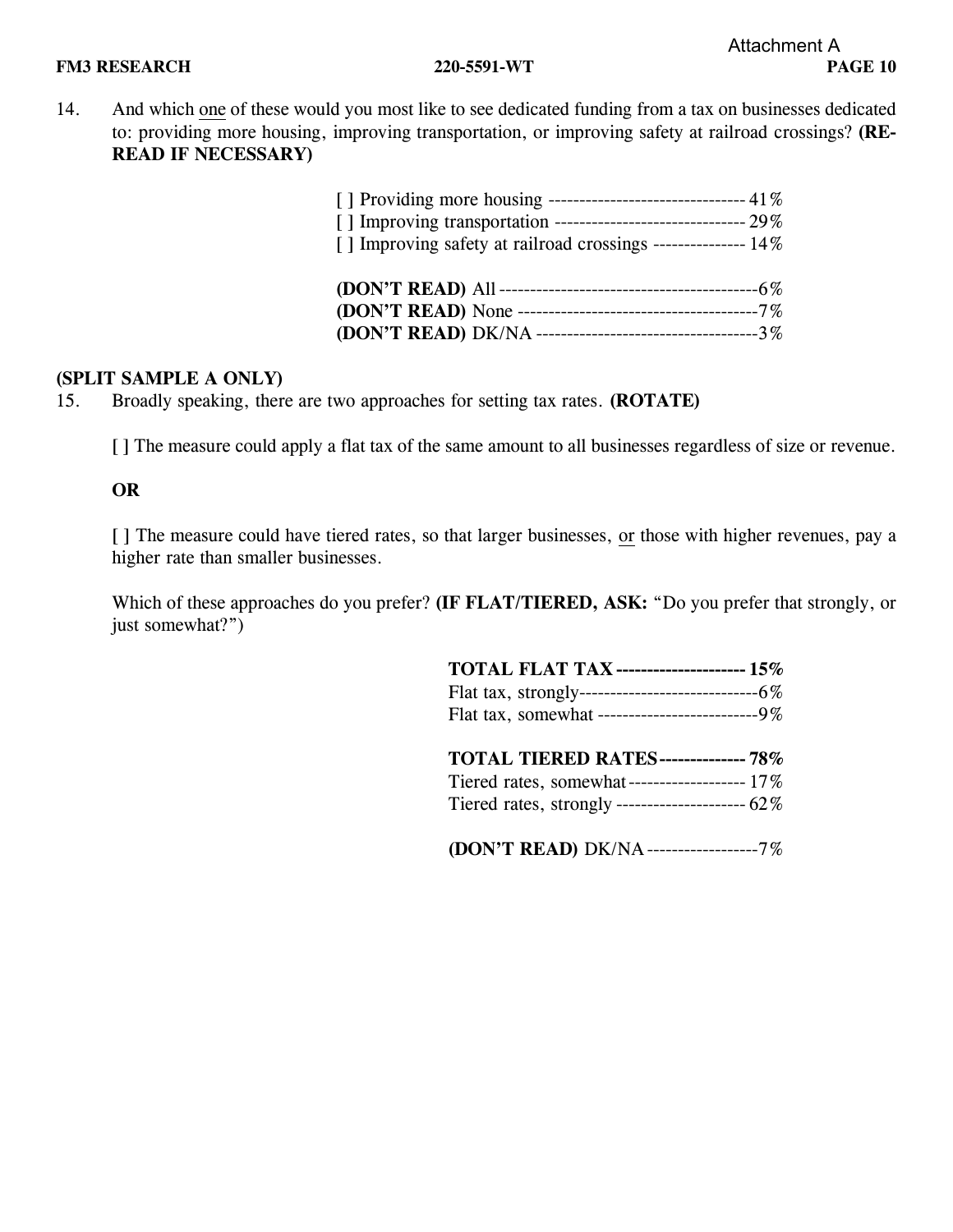## **(SPLIT SAMPLE A ONLY)**

16. Next, I am going to read you brief arguments from supporters of each approach. After I do, please tell me which you prefer. **(ROTATE PARAGRAPHS)**

[ ] Supporters of a flat tax it is the simplest, most straightforward way to establish a tax on businesses.

**OR**

[] Supporters of a tiered-rate tax say that larger and more profitable businesses should pay a higher tax than smaller and less profitable businesses.

Having heard this, do you prefer that Palo Alto charge a flat tax on businesses or a tax with tiered rates? **(IF FLAT/TIERED, ASK:** "Do you prefer that strongly, or just somewhat?")

| <b>TOTAL FLAT TAX -------------------- 13%</b>   |
|--------------------------------------------------|
|                                                  |
| Flat tax, somewhat --------------------------7%  |
|                                                  |
| <b>TOTAL TIERED RATES-------------- 78%</b>      |
| Tiered rates, somewhat------------------- 19%    |
| Tiered rates, strongly --------------------- 58% |
|                                                  |
| (DON'T READ) DK/NA---------------------9%        |

### **(SPLIT SAMPLE B ONLY)**

17. In general, would you prefer that Palo Alto establish business tax **(ROTATE)** [ ] rates that are slightly higher,  $\lceil \cdot \rceil$  rates that are comparable to neighboring cities, or  $\lceil \cdot \rceil$  rates that are slightly lower? **(IF HIGHER/COMPARABLE/LOWER, ASK:** "Do you prefer that strongly, or just somewhat?")

| <b>TOTAL HIGHER</b> ------------------------ 30%                                                                                                                                              |
|-----------------------------------------------------------------------------------------------------------------------------------------------------------------------------------------------|
| TOTAL COMPARABLE--------------- 48%<br>Comparable, somewhat------------------- 21%                                                                                                            |
| <b>TOTAL LOWER------------------------ 12%</b><br>Lower, somewhat-----------------------------5%<br>Lower, strongly-----------------------------7%<br>(DON'T READ) DK/NA-------------------9% |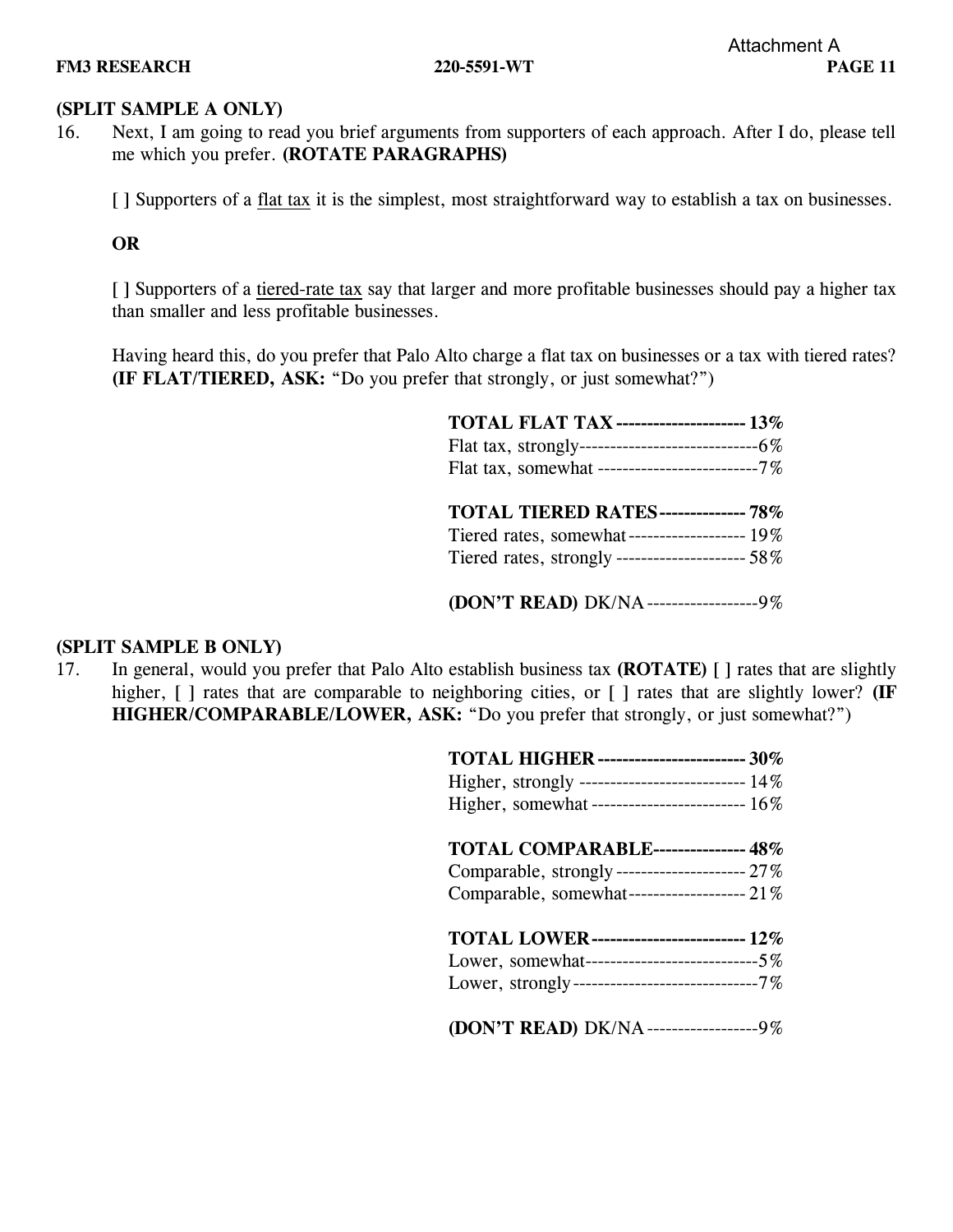## **(SPLIT SAMPLE B ONLY)**

18. Next, I am going to read you brief arguments from supporters of each approach. After I do, please tell me which you prefer. **(ROTATE PARAGRAPHS)**

[ ] Supporters of higher rates say businesses choose to locate in Palo Alto because of unique advantages like access to talent and quality of life, and they should pay rates that reflect that high standard.

## **OR**

[ ] Supporters of comparable rates say Palo Alto businesses should pay their fair share by investing at least as much in our city as they do in neighboring cities.

## **OR**

[ ] Supporters of lower rates say that raising business taxes as high as neighboring cities will push businesses away from Palo Alto to other cities with lower business tax rates.

Having heard this, do you prefer that Palo Alto's business tax **(ROTATE)** [ ] rates that are slightly higher,  $\lceil \cdot \rceil$  rates that are comparable to neighboring cities, or  $\lceil \cdot \rceil$  rates that are slightly lower? **(IF HIGHER/COMPARABLE/LOWER, ASK:** "Do you prefer that strongly, or just somewhat?")

| <b>TOTAL HIGHER ----------------------- 32%</b>      |
|------------------------------------------------------|
| Higher, strongly ---------------------------- $16\%$ |
| Higher, somewhat ------------------------- 16%       |
| <b>TOTAL COMPARABLE--------------- 48%</b>           |
| Comparable, strongly--------------------- 30%        |
| Comparable, somewhat------------------ 17%           |
| <b>TOTAL LOWER------------------------ 13%</b>       |
| Lower, somewhat-----------------------------5%       |
|                                                      |
| (DON'T READ) DK/NA----------------------6%           |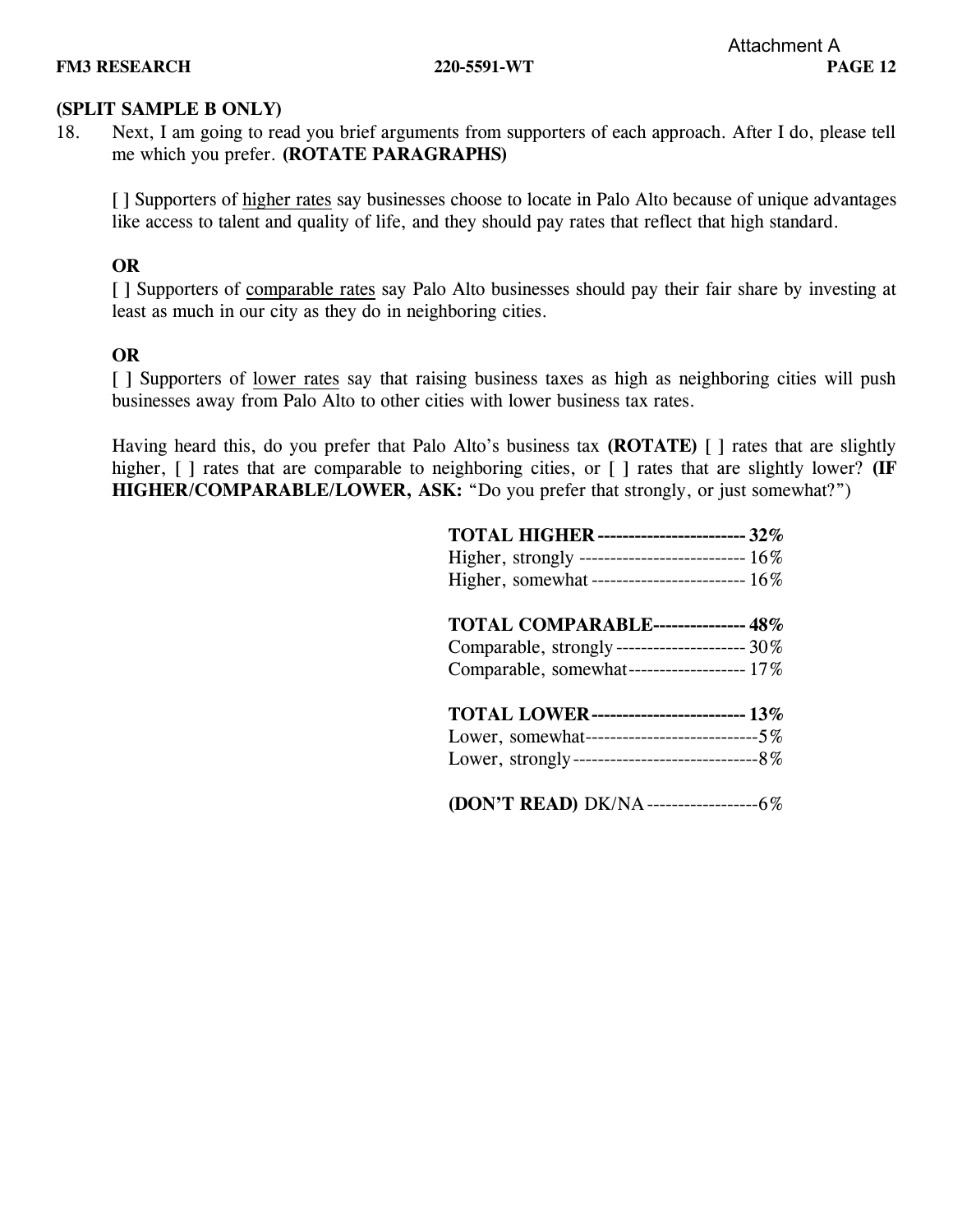## **NEXT, I AM GOING TO READ YOU SOME STATEMENTS FROM SUPPORTERS AND OPPONENTS OF EACH OF THE THREE TYPES OF BUSINSS TAXES WE DISCUSSED EARLIER.**

### **FOR QUESTIONS Q19-Q21, ROTATE PAIRS AND WITHIN PAIRS.**

19. **FIRST/NEXT,** let me ask you about the idea of establishing a property tax on commercial buildings based on the building's size.

[ ] Supporters say this approach ensures that owners of large business properties will pay more, which is only fair, as their greater size means more impact on traffic, public safety, and other City resources.

[ ] Opponents say this approach is unfair, and has little to do with ability to pay – a medical warehouse is much larger than a venture capital firm, for example, but the latter has much greater profits.

Having heard this, would you support or oppose establishing a property tax on commercial buildings based on the building's size as a way of raising revenue for the City? **(IF SUPPORT/OPPOSE, ASK:** "Is that strongly or just somewhat?")

| <b>TOTAL SUPPORT --------------------- 48%</b>   |
|--------------------------------------------------|
| Strongly support --------------------------- 18% |
| Somewhat support ------------------------ 30%    |
| <b>TOTAL OPPOSE ----------------------- 43%</b>  |
| Somewhat oppose-------------------------- 25%    |
| Strongly oppose --------------------------- 19%  |
| (DON'T READ) DK/NA----------------------8%       |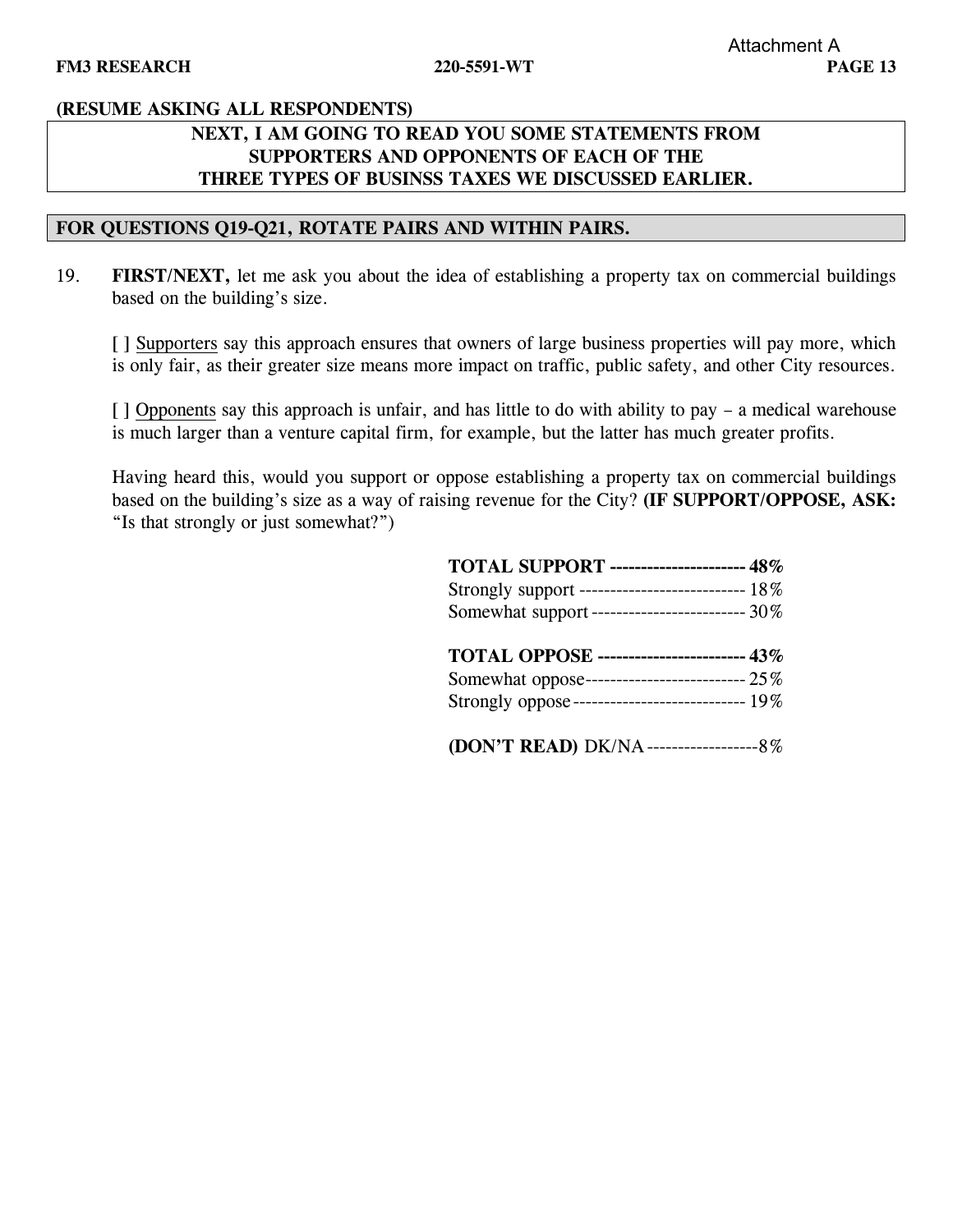20. **FIRST/NEXT,** let me ask you about the idea of a business tax based on the number of employees a company has in Palo Alto.

[ ] Supporters say that businesses with more employees put more strain on public services – limiting parking, increasing traffic, and more. This approach ensures that companies who host many employees in Palo Alto still pay their fair share.

[ ] Opponents say that this approach would give companies an incentive to turn employees into contractors to avoid the tax. And it would disproportionately hurt businesses with many part-time employees, like hotels and restaurants, relative to businesses with smaller staffs and higher profits.

Having heard this, would you support or oppose establishing a business tax based on the number of employees a company has in Palo Alto as a way of raising revenue for the City? **(IF SUPPORT /OPPOSE, ASK:** "Is that strongly or just somewhat?")

| <b>TOTAL SUPPORT --------------------- 57%</b>     |
|----------------------------------------------------|
| Strongly support ----------------------------- 20% |
| Somewhat support ------------------------- 37%     |
| TOTAL OPPOSE ------------------------ 35%          |
| Somewhat oppose--------------------------- 18%     |
| Strongly oppose---------------------------- 17%    |
| (DON'T READ) DK/NA------------------------8%       |

21. **FIRST/NEXT,** let me ask you about the idea of establishing a payroll tax based on the salaries a company pays to employees in Palo Alto.

[ ] Supporters say that a tax scaled to payroll ensures that businesses with the highest revenues and most ability to pay invest in Palo Alto – not just those with the most employees.

[ ] Opponents say that a payroll tax gives businesses the incentive to locate elsewhere, especially those with highly paid and skilled employees.

Having heard this, would you support or oppose establishing a payroll tax based on the salaries a company pays to employees in Palo Alto as a way of raising money for the City? **(IF SUPPORT/OPPOSE, ASK:** "Is that strongly or just somewhat?")

| TOTAL SUPPORT ---------------------- 58%          |
|---------------------------------------------------|
| Strongly support ---------------------------- 25% |
| Somewhat support------------------------- 34%     |
| TOTAL OPPOSE ------------------------ 34%         |
| Somewhat oppose--------------------------- 17%    |
| Strongly oppose---------------------------- 17%   |
| (DON'T READ) DK/NA-----------------7%             |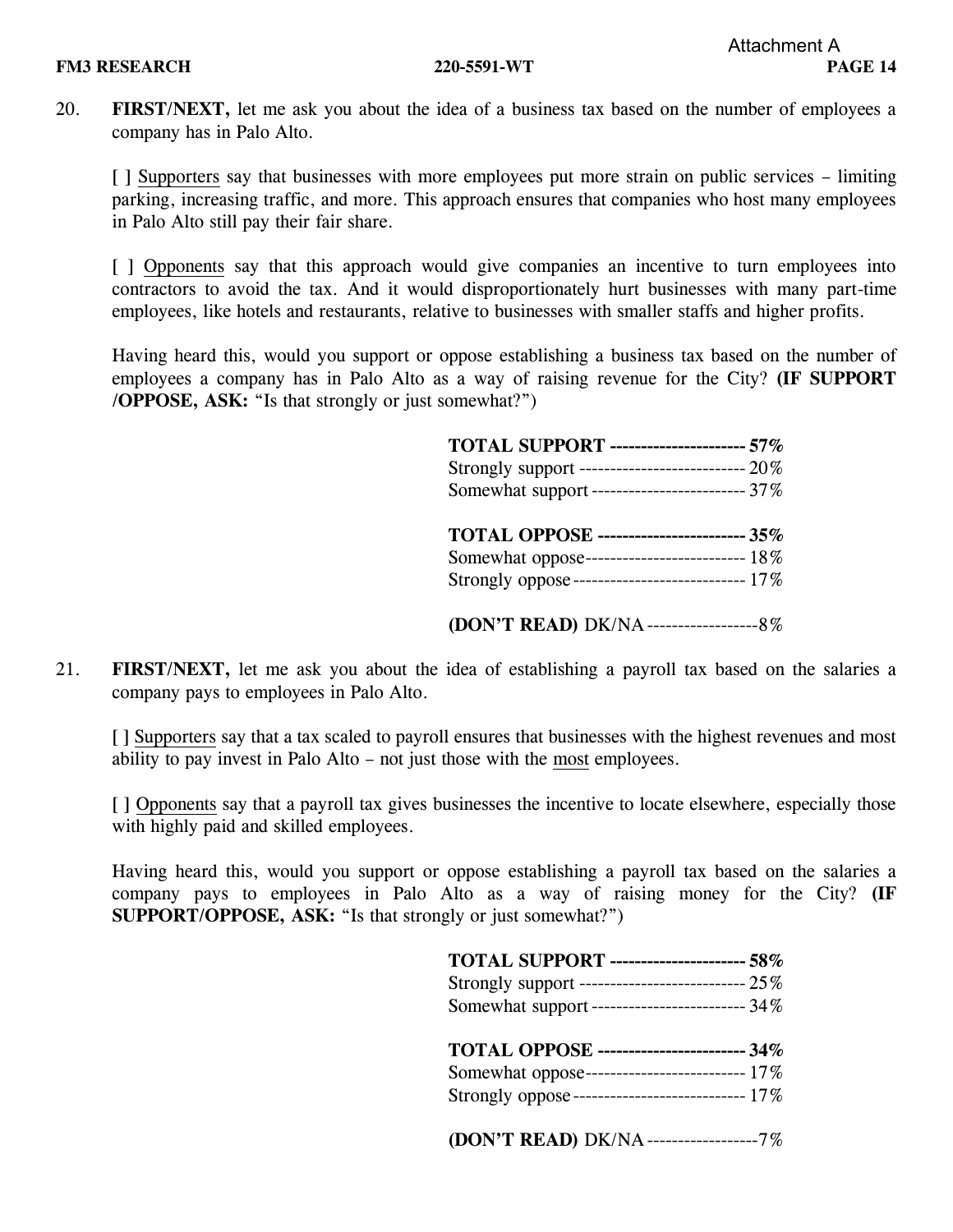## **HERE ARE MY LAST QUESTIONS, AND THEY ARE FOR STATISTICAL PURPOSES ONLY.**

22. Do you own a business in Palo Alto?

| (DON'T KNOW/NA)------------------------2% |  |
|-------------------------------------------|--|

23. (**T**) What was the last level of school you completed?

| High school graduate or less-----------------2%         |  |
|---------------------------------------------------------|--|
| Some college/vocational school --------- 11%            |  |
| College graduate $(4 \text{ years})$ -------------- 42% |  |
| Post graduate work/                                     |  |
| Professional school ---------------------- 44%          |  |
| (DON'T READ) Refused-------------------1%               |  |

24. (**T**) With which racial or ethnic group do you identify yourself: Latino or Hispanic, African American or Black, White or Caucasian, Asian or Pacific Islander, or some other ethnic or racial background? **(IF ASIAN OR PACIFIC ISLANDER, ASK:** "Are you Vietnamese, Chinese, South Asian or East Indian, or of some other Asian background?")

| African American/Black----------------------0%  |
|-------------------------------------------------|
| White/Caucasian---------------------------- 64% |
|                                                 |
|                                                 |
| South Asian/East Indian-------------------3%    |
| Other Non-Asian/Pacific Islander --------1%     |
| Other Asian/Pacific Islander--------------4%    |
| (DON'T READ) Multiracial --------------2%       |
| (DON'T READ) DK/NA/Refused ----- 12%            |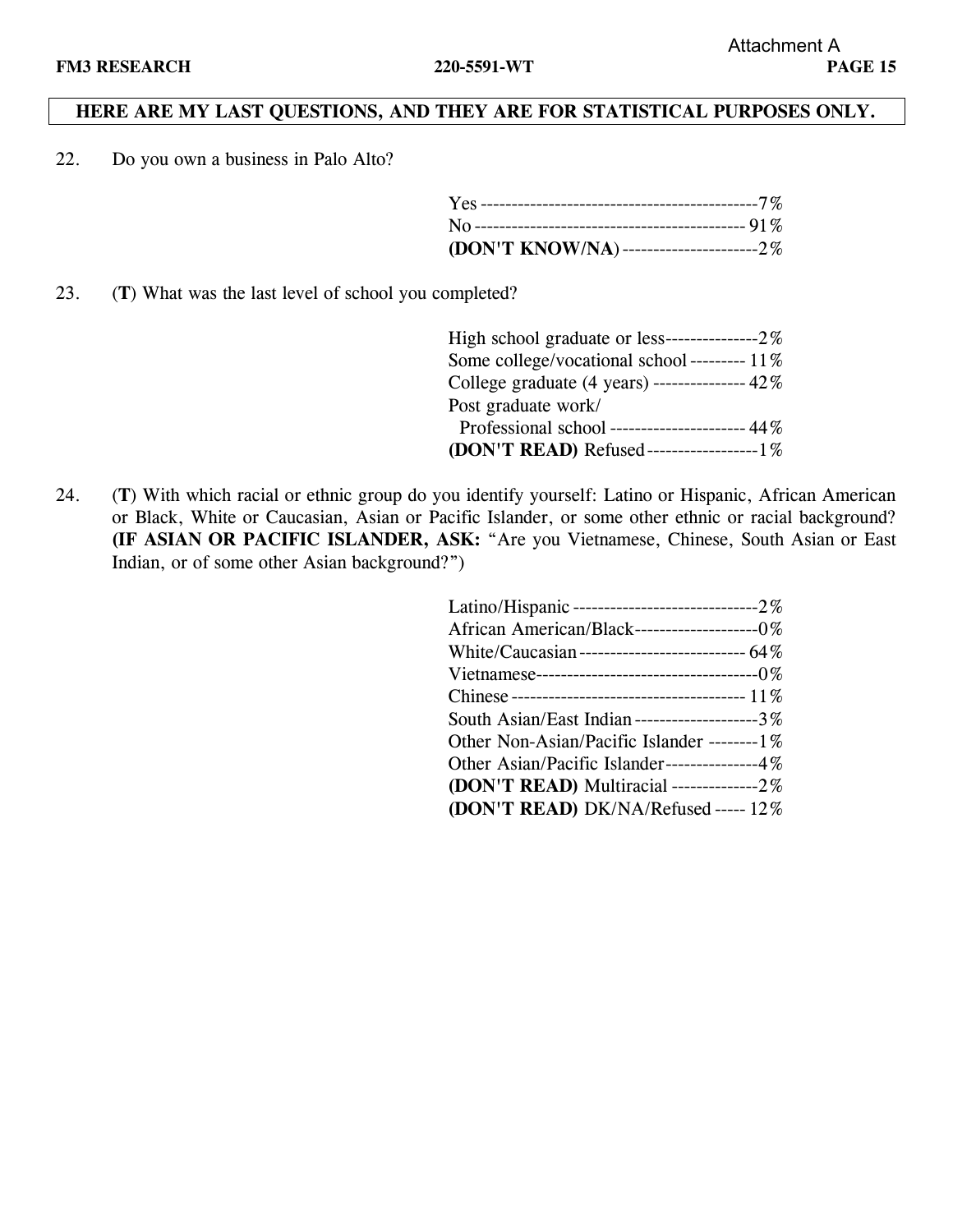# THANK AND TERMINATE

## **GENDER:**

### PARTY REGISTRATION:

| Republican ----------------------------------- 12%     |
|--------------------------------------------------------|
| No Party Preference-------------------------- $28\,\%$ |
|                                                        |
|                                                        |

## **FLAGS**

## **VOTE BY MAIL**

# $AGE$

## PERMANENT ABSENTEE

### **HOUSEHOLD PARTY TYPE**

### **MODE**